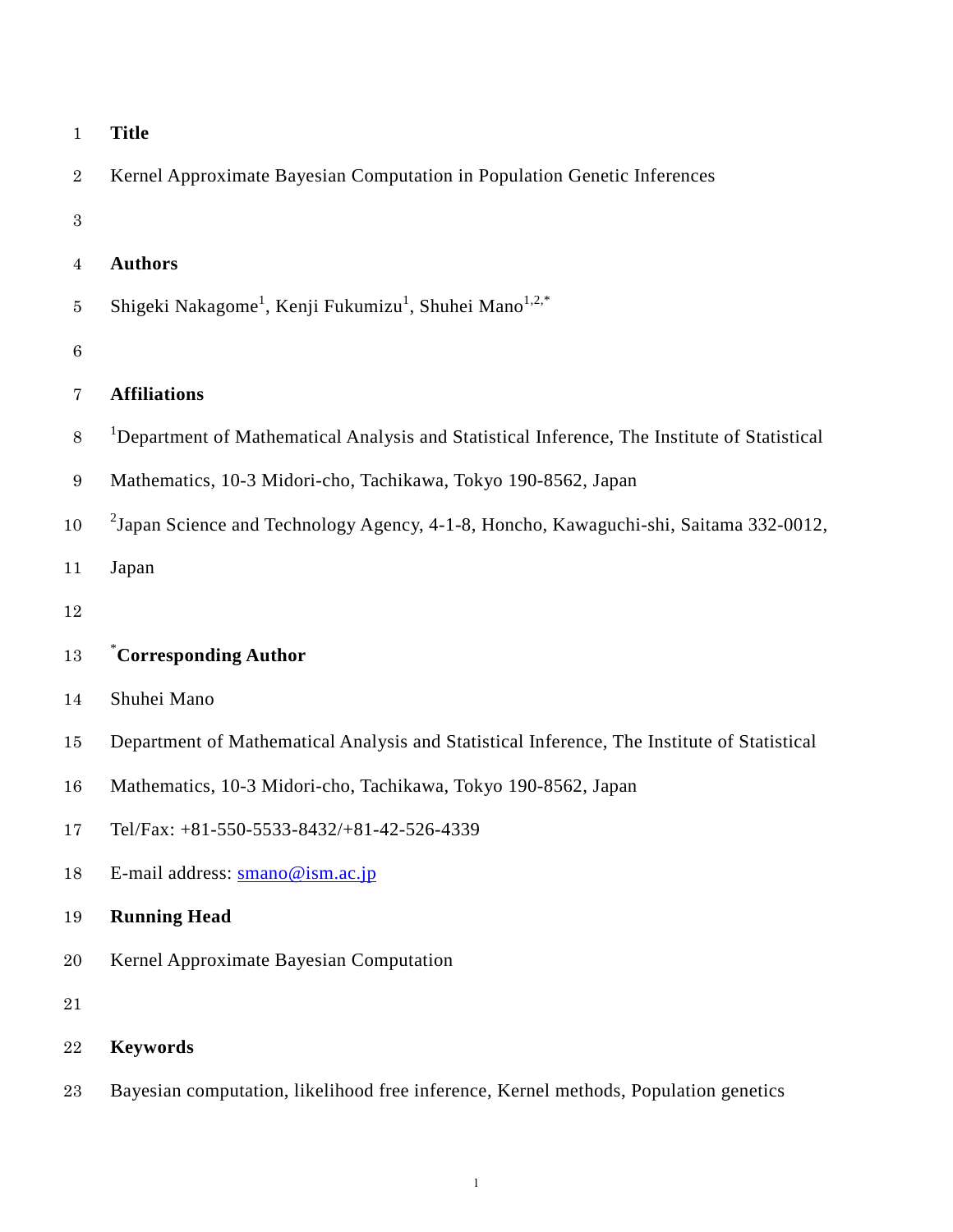## **Abstract**

Approximate Bayesian computation (ABC) is a likelihood-free approach for Bayesian inferences based on a rejection algorithm method that applies a tolerance of dissimilarity between summary statistics from observed and simulated data. Although several improvements to the algorithm have been proposed, none of these improvements avoid the following two sources of approximation: 1) lack of sufficient statistics: sampling is not from the true posterior density given data but from an approximate posterior density given summary statistics; and 2) non-zero tolerance: sampling from the posterior density given summary statistics is achieved only in the limit of zero tolerance. The first source of approximation can be improved by adding a summary statistic, but an increase in the number of summary statistics could introduce additional variance caused by the low acceptance rate. Consequently, many researchers have attempted to develop techniques to choose informative summary statistics. The present study evaluated the utility of a kernel-based ABC method (Fukumizu et al. 2010, arXiv:1009.5736 and 2011, NIPS 24: 1549-1557) for complex problems that demand many summary statistics. Specifically, kernel ABC was applied to population genetic inference. We demonstrate that, in contrast to conventional ABCs, kernel ABC can incorporate a large number of summary statistics while maintaining high performance of the inference.

- 
- 
- 
- 
-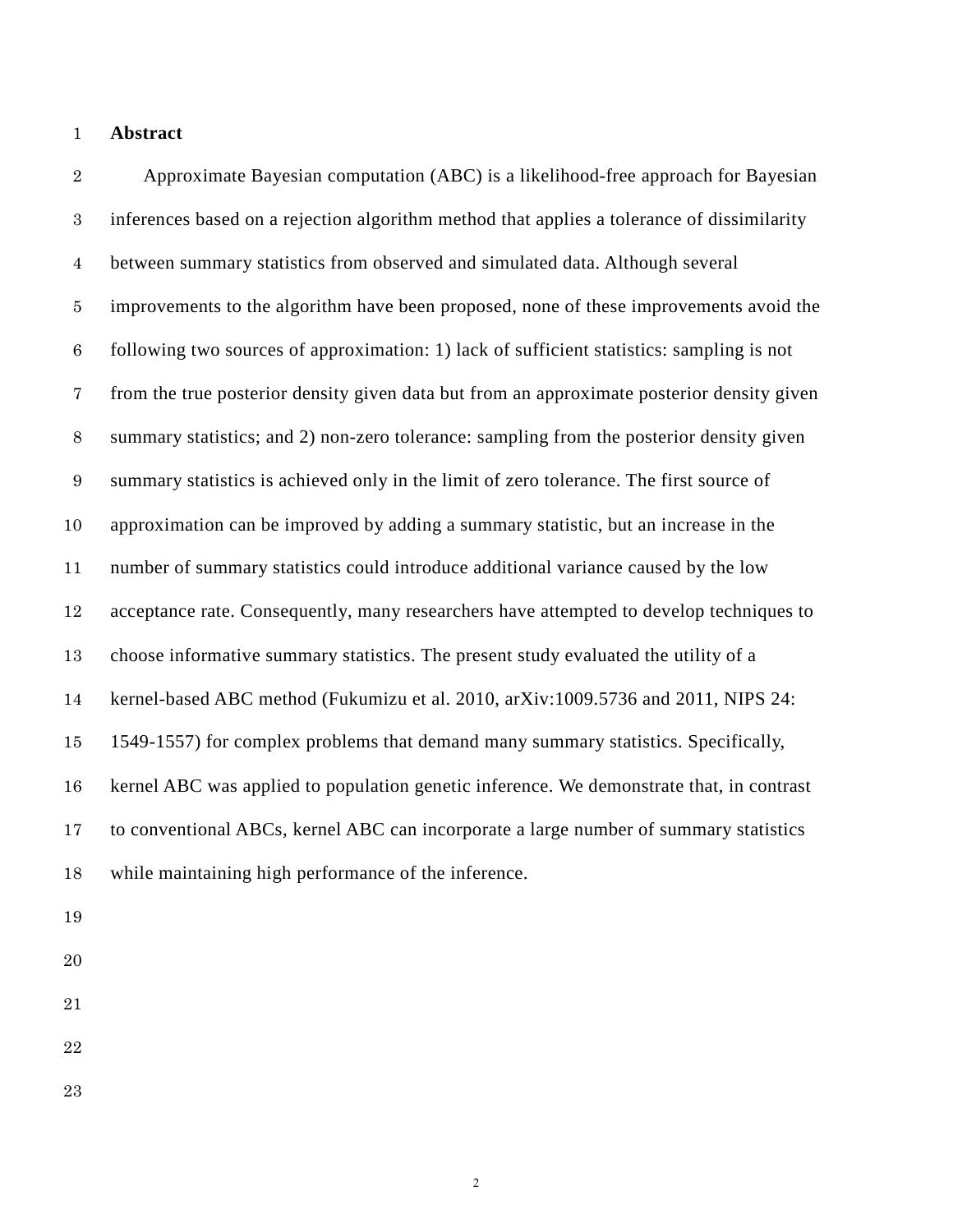## 1 **1. Introduction**

Approximate Bayesian computation (ABC) [\(Fu and Li 1997;](#page-20-0) [Tavaré et al. 1997;](#page-21-0) Weiss and von Haeseler 1998; [Pritchard et al. 1999;](#page-21-1) [Beaumont et al. 2002\)](#page-19-0) is a popular method to obtain an approximation of the posterior estimates without evaluating the likelihood. Assume 5 observed discrete data,  $\mathcal{D}$ , are generated by a model that has parameters of interest,  $\theta$ , that 6 are generated by the prior density,  $\pi(\theta)$ . By Bayes' rule, the posterior density of  $\theta$  given  $\mathcal D$ 7 is  $\pi(\theta|\mathcal{D}) \propto f(\mathcal{D}|\theta)\pi(\theta)$ , where  $f(\mathcal{D}|\theta)$  is the likelihood of the model. Rejection sampling is a basic algorithm for sampling parameters from the posterior density. The algorithm takes the following form:

## 10 **Algorithm A.**

11 A1. Generate  $\theta'$  from  $\pi(\cdot)$ .

12 A2. Accept  $\theta'$  with probability proportional to  $f(\mathcal{D}|\theta')$ , and go to A1.

13 Even when the likelihood is unknown, it is possible to sample parameters from the

- 14 posterior density assuming data can be simulated under the model. In this case, A2 is
- 15 replaced with the following:
- 16 A2'. Simulate data,  $\mathcal{D}'$ , by the model using  $\theta'$ .

17 A3'. Accept  $\theta'$  if  $\mathcal{D}=\mathcal{D}'$ , and go to A1.

18 Although this algorithm gives samples from the true posterior density, the acceptance rate

19 decreases sharply with increasing dimensionality of the data. Therefore, we introduce

- 20 summary statistics for  $D$ , which are denoted by  $s$ , and step A3' is replaced with A3'', as
- follows: accept  $\theta'$  if  $d(s, s') < \eta$ , where d is a metric that measures the dissimilarity, s'
- 22 gives the summary statistics of  $\mathcal{D}'$ , and  $\eta$  is the tolerance (Fu and [Li 1997\)](#page-20-0). The algorithm
- 23 involving rejection sampling with A2′ and A3′′ corresponds to basic ABC and is specified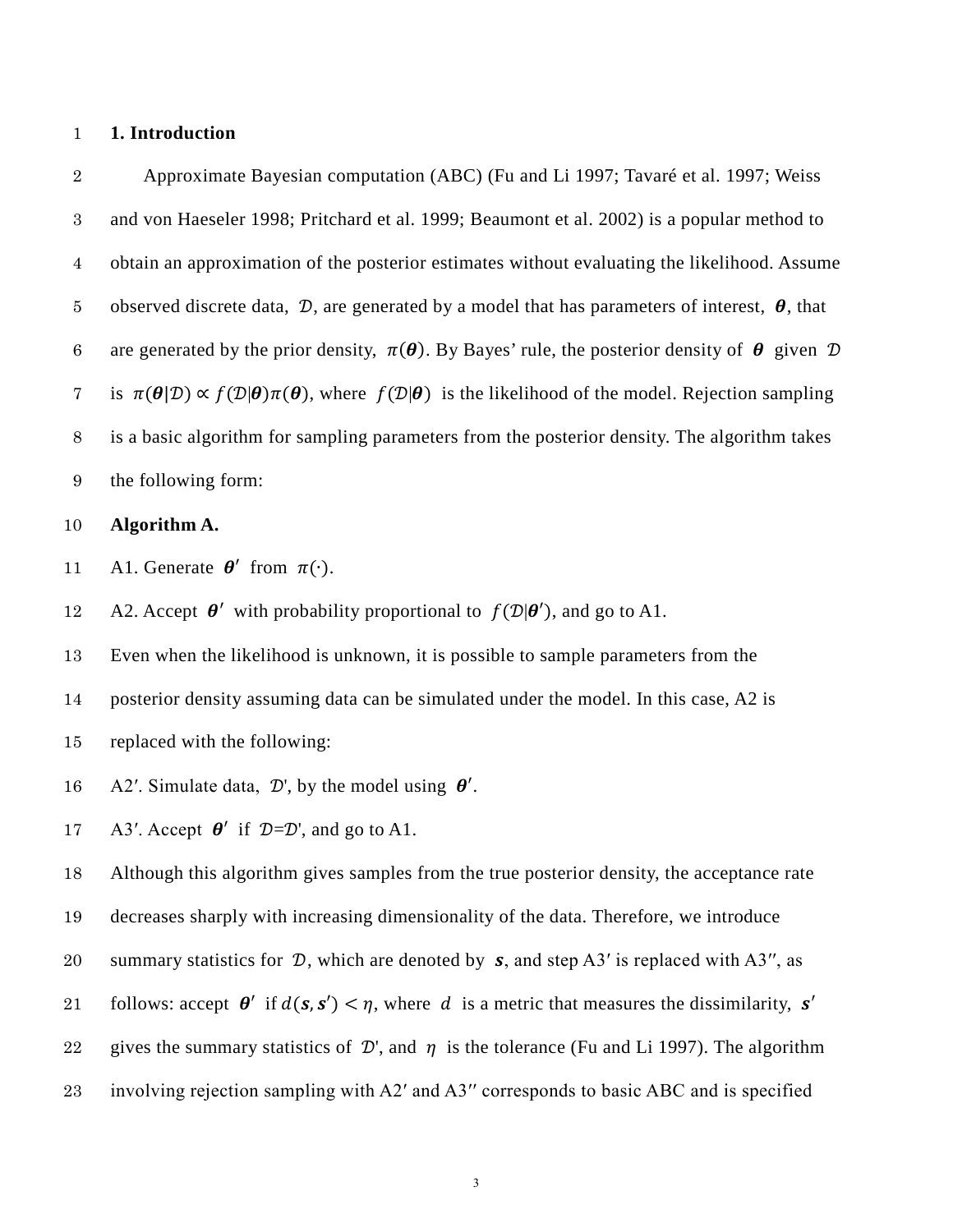hereafter as rejection ABC.

| $\sqrt{2}$       | Although several improvements to the algorithm have been proposed, no                                                 |  |  |  |
|------------------|-----------------------------------------------------------------------------------------------------------------------|--|--|--|
| $\sqrt{3}$       | improvements are capable of avoiding the following two sources of approximation: 1) lack                              |  |  |  |
| $\overline{4}$   | of sufficient statistics: sampling is not from the true posterior density given data, $\pi(\theta \mathcal{D})$ ,     |  |  |  |
| $\bf 5$          | but from an approximate posterior density given summary statistics, $\pi(\theta s)$ ; and 2) the                      |  |  |  |
| $\,6\,$          | non-zero tolerance: sampling from the posterior density, $\pi(\theta s)$ , is achieved only in the                    |  |  |  |
| $\overline{7}$   | limit $\eta \rightarrow 0$ , but the acceptance rate decreases with decreasing $\eta$ .                               |  |  |  |
| $8\,$            | If the set of summary statistics is sufficient, we can sample from the true posterior                                 |  |  |  |
| $\boldsymbol{9}$ | density given data, $\pi(\theta \mathcal{D})$ . However, it generally is difficult to obtain a set of sufficient      |  |  |  |
| 10               | statistics for a complex data set. A partition of a set, $\mathcal{D}$ , is a set of nonempty subsets of $\mathcal D$ |  |  |  |
| 11               | such that every element in $\mathcal D$ is in exactly one of these subsets. Then, a partition, T, of a                |  |  |  |
| 12               | set, $D$ , is called a refinement of a partition S of D if every element of T is a subset of                          |  |  |  |
| 13               | some element of S. In population genetics, for example, the site frequency spectrum (SFS)                             |  |  |  |
| 14               | gives a refinement of a partition of data that is determined by conventional summary                                  |  |  |  |
| 15               | statistics including the number of segregating sites, the nucleotide diversity (Nei and Li                            |  |  |  |
| 16               | 1979), and Tajima's D (Tajima 1989). We may improve the approximation of the true                                     |  |  |  |
| 17               | posterior density given data by adding a summary statistic, which introduces further                                  |  |  |  |
| 18               | refinement of the partition of a data. For example, for independently and identically                                 |  |  |  |
| 19               | distributed data x from location density $f(x - \theta)$ , the median of x is not a sufficient                        |  |  |  |
| 20               | statistic for $\theta$ , but the set of order statistics of x is sufficient (for example, Casella and                 |  |  |  |
| 21               | Berger 2002). Unfortunately, there is no general rule to construct a set of summary                                   |  |  |  |
| 22               | statistics that closely approximates the posterior density. Refinement does not always                                |  |  |  |
| 23               | improve the approximation. However, we note the following observation:                                                |  |  |  |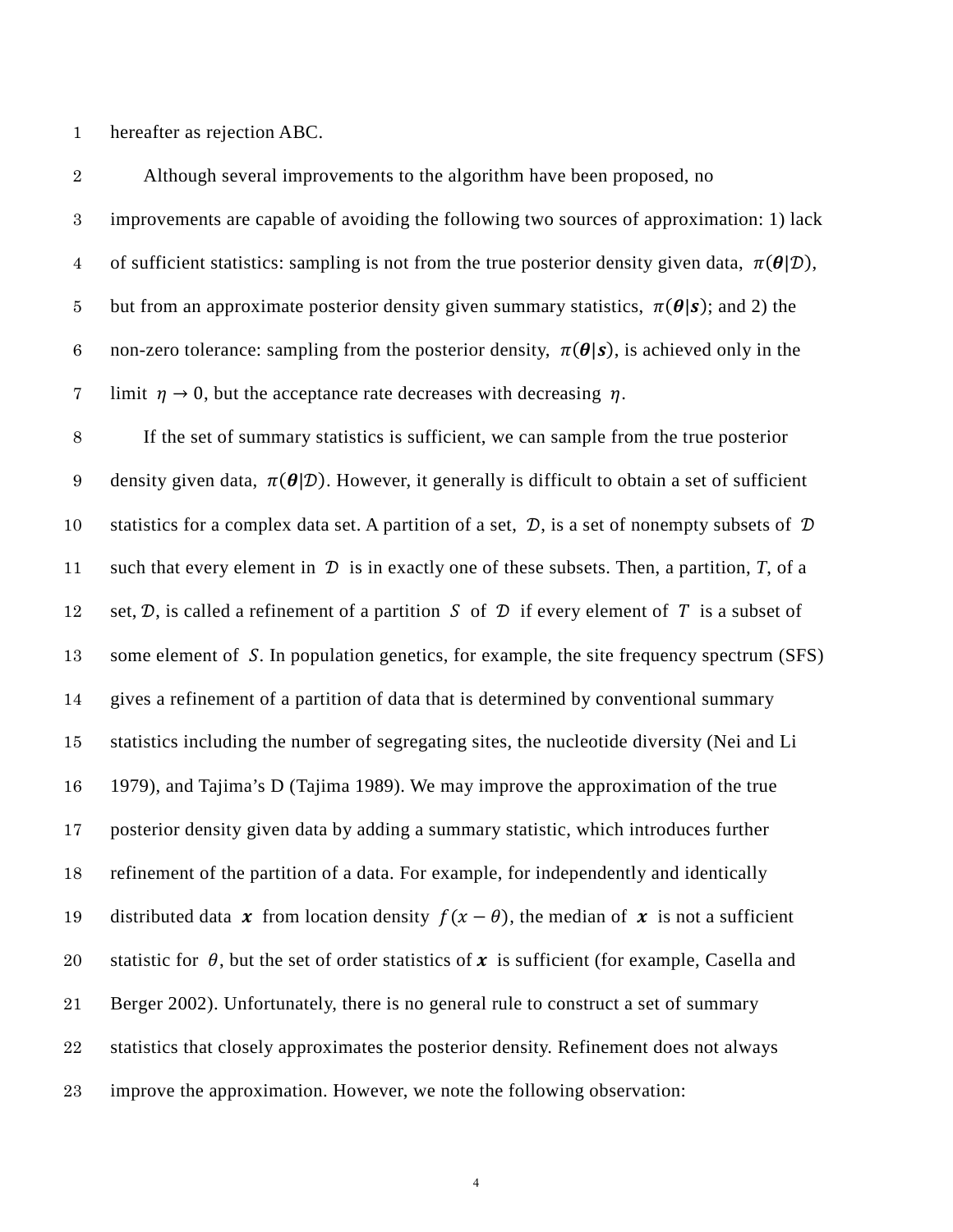**Proposition**. *Suppose a set of summary statistics, , determines a refinement of a partition*  2 *of a data D that itself is determined by a set of summary statistics, S. Then,*  $\pi(\theta | T = t)$ 3 gives a better approximation of  $\pi(\theta|\mathcal{D})$  than  $\pi(\theta|S=s)$  in terms of the Kullback-Leibler 4 *divergence if the expectation of*  $\pi(\theta | S = s) / \pi(\theta | T = t)$  *with respect to*  $\pi(\theta | \mathcal{D})$  *is smaller than unity.* **Proof**: We have  $D_{KL}(\pi(\theta|\mathcal{D})|\pi(\theta|\mathbf{s})) - D_{KL}(\pi(\theta|\mathcal{D})|\pi(\theta|\mathbf{t})) = \int \pi(\theta|\mathcal{D})\log \frac{\pi(\theta|\mathbf{t})}{\pi(\theta|\mathbf{s})} d\theta$ . Using Jensen's inequality, we have  $\int \pi(\theta|\mathcal{D}) \log \frac{\pi(\theta|\mathbf{t})}{\pi(\theta|\mathbf{s})} d\theta \geq -\log E \left[ \frac{\pi(\theta|\mathbf{s})}{\pi(\theta|\mathbf{t})} |\mathcal{D} \right]$ . Therefore,  $B = D_{KL}(\pi(\theta|\mathcal{D})|\pi(\theta|\mathbf{s})) \ge D_{KL}(\pi(\theta|\mathcal{D})|\pi(\theta|\mathbf{t}))$  if  $E\left[\frac{\pi(\theta|\mathbf{s})}{\pi(\theta|\mathbf{t})}|\mathcal{D}\right] \le 1$ , namely, the expectation 9 of  $\pi(\theta|S = s)/\pi(\theta|T = t)$  with respect to  $\pi(\theta|\mathcal{D})$  is smaller than unity.■ Intuitively, this proposition says that the Kullback-Leibler divergence decreases if the density is further conditioned by a set of summary statistics that lends more probability mass around the mode of the true posterior density given data. A simple example which is

given in the supplementary materials is helpful to understand this situation.

 An important issue interferes with attempts to improve the approximation of the true posterior density by increasing the number of summary statistics: a trade-off exists between information added by a new statistic and additional variance caused by the low acceptance rate. Consequently, many investigators have attempted to develop techniques to choose informative summary statistics [\(Joyce and Marjoram 2008;](#page-20-1) [Wegmann et al. 2009;](#page-22-0) [Blum and](#page-19-1)  [Francois 2010;](#page-19-1) [Nunes and Balding 2010;](#page-21-4) [Fearnhead and Prangle 2012\)](#page-19-2). The selection of informative summary statistics is not straightforward. In an exhaustive search, a huge number of combinations must be assessed, whereas in a greedy search, the final set depends on the order in which the statistics are tested for inclusion. Nunes and Balding (2010) reported that the optimal set of summary statistics was specific to each data set and could not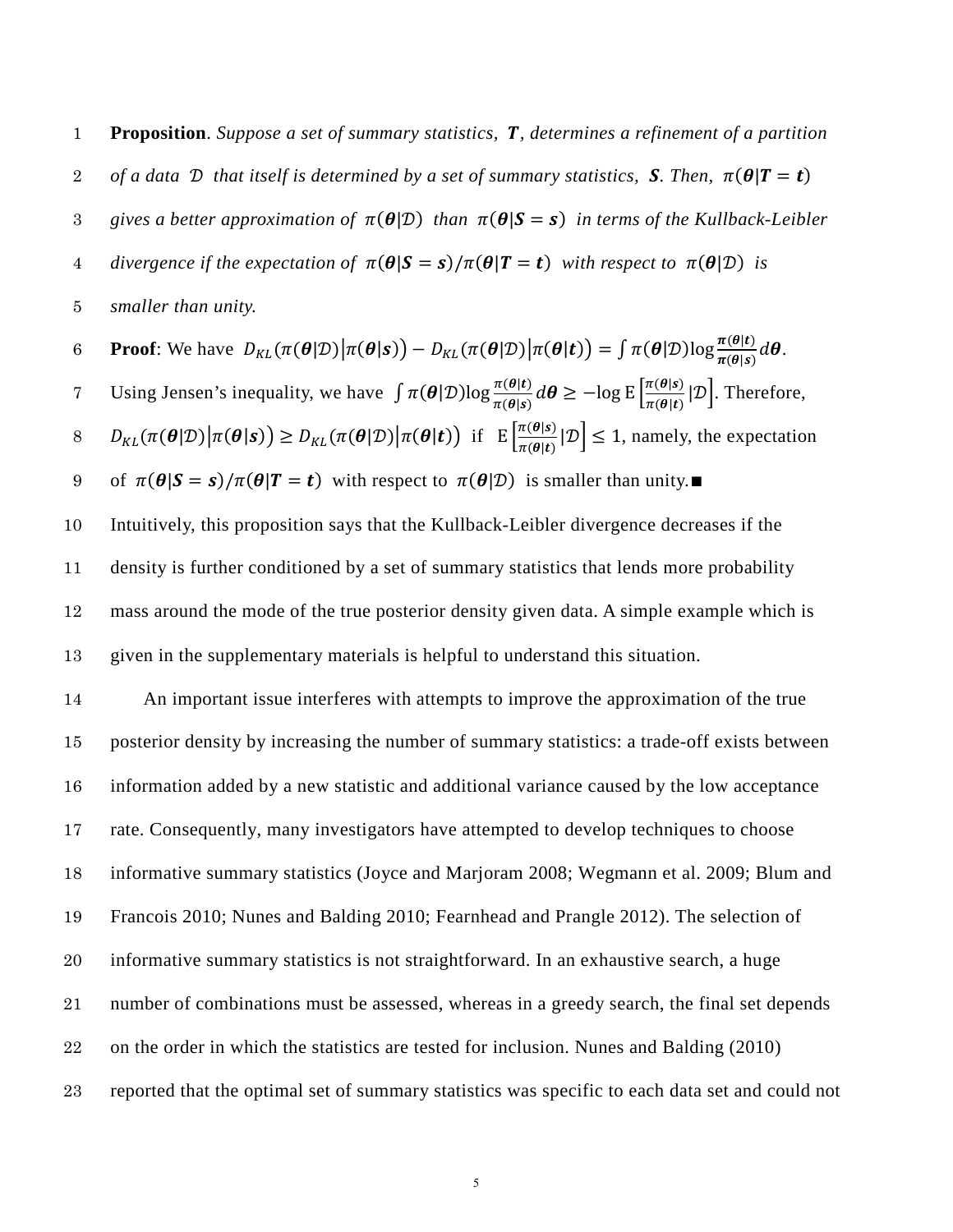be generalized. Therefore, algorithms that avoid dimensional reduction are desirable. The choice of the positive tolerance involves a trade-off between the bias and the variance such that increasing the tolerance reduces the variance by allowing a large number of accepted samples while simultaneously increasing the bias arising from the prior values. Several studies have addressed the approximation introduced by non-zero tolerance (Sisson et al. 2007; Beaumont et al. 2009; Drovandi and Pettit 2011) by proposing schemes to successively reduce tolerance with the sequential Monte Carlo algorithm. Consistency of the estimator is only attained in the limit of zero tolerance at the expense of large variances owing to poor acceptance rates. Fearnhead and Prangle (2012) introduced noisy-ABC, which 10 calibrates the estimator,  $P(\theta \in \Theta | P_n(\theta \in \Theta | s) = p, \mathcal{D}) = p$  for  $\forall \Theta$ , where  $P_n(\theta \in \Theta | s)$  is 11 the probability assigned by the posterior density obtained by ABC with tolerance  $\eta$ . Noisy-ABC is free from bias with the expense of introducing additional variance. Kernel methods provide systematic data analysis by mapping variables into a reproducing kernel Hilbert space (RKHS) to extract nonlinearity or higher-order moments of data [\(Hofmann et al. 2008\)](#page-20-2). An advantage of kernel methods is their computational efficiency when processing high-dimensional data. Whereas kernel methods employ high-dimensional nonlinear mappings from the data space to the RKHS, the inner products among data points are computed only with positive definite kernels instead of using the explicit form of the high-dimensional mapping. Thus, computing costs do not increase with the dimensionality of the data (*i.e.*, the number of summary statistics in ABC) but with the number of observations (*i.e.*, the number of simulations in ABC). The mean of mappings into the RKHS (*i.e.*, the kernel mean) recently was proposed to represent a probability distribution that could be applied to various data analyses [\(Smola et al. 2007\)](#page-21-5). [Fukumizu](#page-20-3) et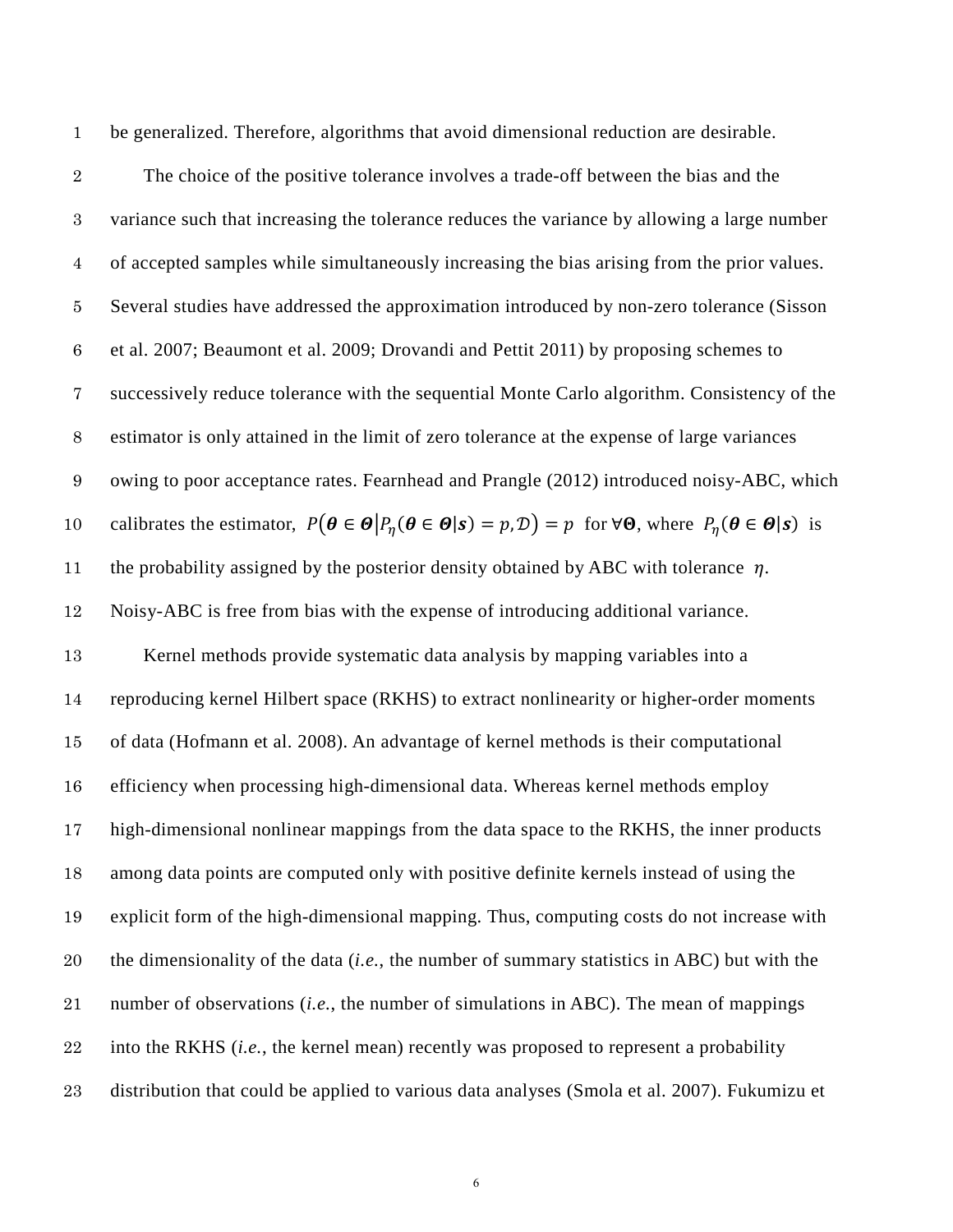[al. \(2010, 2011\)](#page-20-3) applied this research to develop kernel methods of implementing Bayes' rule that enable one to compute the kernel mean representation of the posterior distribution in the form of a weighted sum of the sampled values. In addition, Fukumizu et al. (2010, 2011) proposed a new ABC approach, hereafter described as kernel ABC, and demonstrated its performance using a toy problem.

The present study evaluated the utility of kernel ABC for actual complex problems that demand a large number of summary statistics. Specifically, we demonstrate an application of the kernel ABC method to population genetic inferences. In contrast to conventional ABCs, kernel ABC can incorporate a large number of summary statistics while maintaining consistency of the posterior estimates and without compromising the performance of the inference.

## **2. Methods**

 Suppose the linear regression of parameters into summary statistics. The estimator of 15 the slope,  $\beta$ , minimizes  $\sum_{i=1}^{n} ||\theta_i - \langle \beta, s_i \rangle||^2$ , where  $\langle \cdot, \cdot \rangle$  and  $||\cdot||$  denote the inner product 16 and the norm in the Euclidian space, respectively. We may regard  $\langle \hat{\beta}, s_i \rangle$  as an estimator of the conditional mean because the conditional mean minimizes the mean squared error 18 (MSE) pointwise as follows:  $E[\theta|S = s] = \text{argmin}_{c} E_{\theta|s} \left( \|\theta - c\|^2 |S = s \right)$  (Hastie, Tibshirani, and Friedman, 2009). Kernel ABC is introduced by a simple extension of this procedure using a kernel-based method.

21 Consider a map  $\Phi$ :  $\Omega \to \mathcal{H}_s$  defined by  $\Phi(s) = k(\cdot, s)$ , where  $\Omega$  is a space of 22 summary statistics, and  $H_S$  is the RKHS associated with a positive definite kernel, *k*. The most useful property of the RKHS is the reproducing property. The function value is given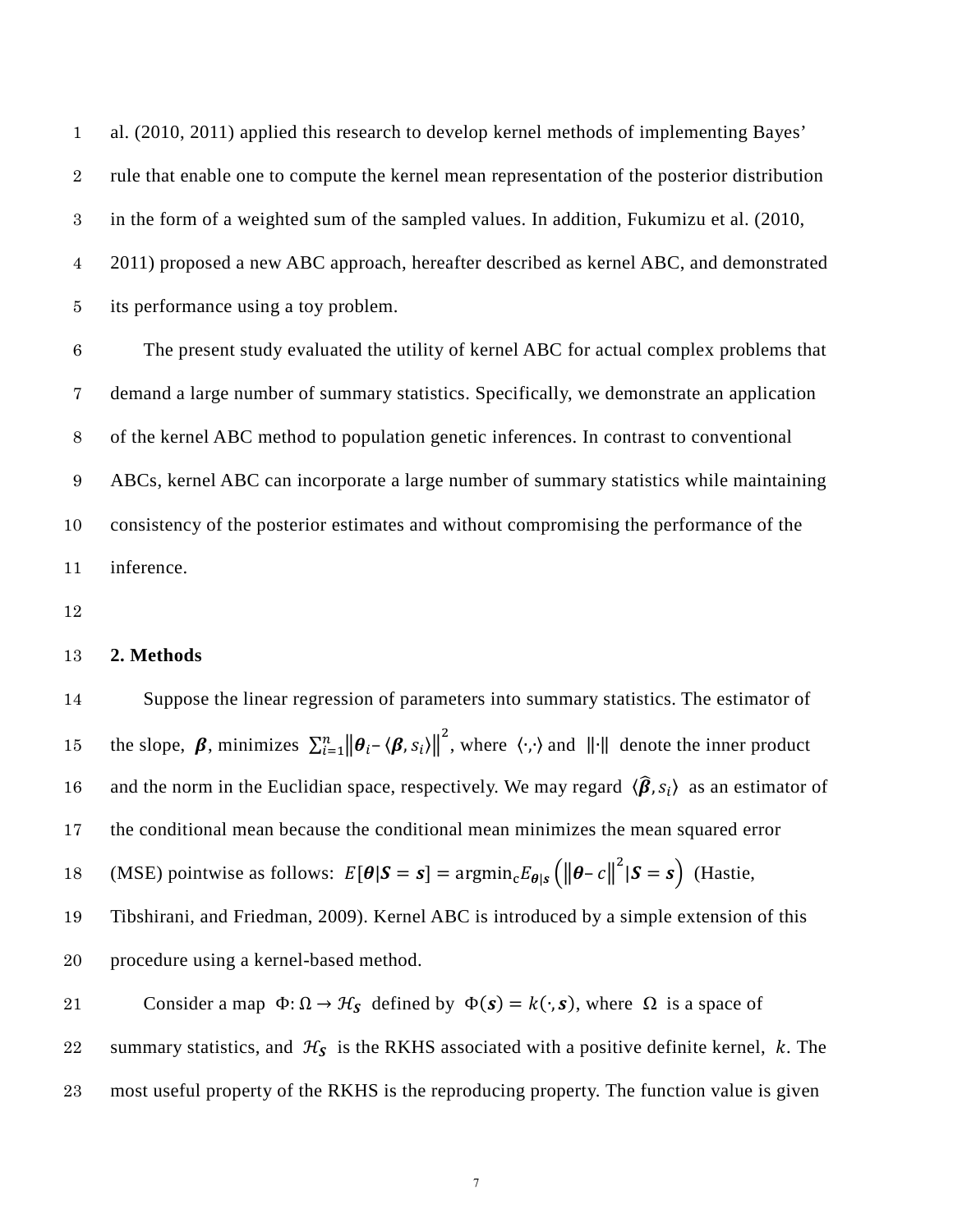by the inner product as  $\langle f(\cdot), k(\cdot, s_i) \rangle_{\mathcal{H}_{\mathcal{S}}} = f(s_i)$  for  $\forall f \in \mathcal{H}_{\mathcal{S}}$ , where  $\langle \cdot, \cdot \rangle_{\mathcal{H}_{\mathcal{S}}}$  is the inner product in  $\mathcal{H}_{\mathbf{S}}$ . In kernel methods, data, **s**, are mapped into the RKHS as  $\Phi(\mathbf{s}) = k(\cdot, \mathbf{s})$ , 3 and  $\Phi(s)$  is regarded as a feature vector of *s*. The inner product between summary statistic values **s** and **s**<sub>i</sub> thus is given by  $\langle \Phi(\mathbf{s}), \Phi(\mathbf{s}_i) \rangle_{\mathcal{H}_{\mathbf{S}}} = k(\mathbf{s}, \mathbf{s}_i)$ , which is called a kernel trick 5 and is the basis of the efficient computation of kernel methods. In kernel methods, a 6 probability distribution of *s* is expressed by the mean  $E[k(\cdot, s)]$  of the random feature 7 vector  $k(\cdot, s)$  in the RKHS, which is known to be sufficient to determine the distribution 8 uniquely with an appropriate choice of kernel. The distribution of  $\boldsymbol{s}$  is expressed by the 9 mean of the random feature vector,  $k(\cdot, s)$ , in the RKHS, which is called the kernel mean. 10 The empirical estimator of the kernel posterior mean operator of  $\theta$  given an 11 observation, **s**, by *n* simulations,  $\{(\theta_i, s_i)\}_{i=1}^n$ , is given by  $\hat{\mu}_{\theta|s} = \sum_{i=1}^n w_i k(\cdot, \theta_i)$  (Song 12 [et al. 2009;](#page-21-6) [Fukumizu et al. 2010\)](#page-20-3), where  $\theta_i$  is a set of parameters generated by the *i*-th 13 simulation. Taking the inner product with a function in the RKHS, the operator gives an 14 estimator of the conditional mean of the function. The weight,  $w_i$ , is given by  $w_i =$  $\sum_{j=1}^n (G_{\mathcal{S}} + n \varepsilon_n I_n)$ 15  $\sum_{j=1}^{n} (G_s + n \varepsilon_n I_n)^{-1}{}_{ij} k(s_j, s)$ , where  $G_s$  is the Gram matrix consisting of  $(k(s_i, s_j))_{i,j=1}^{n}$ , 16  $\varepsilon_n$  is the coefficient of the Tikhonov-type regularization that biases the data to stabilize the 17 matrix inversion, and  $I_n$  is the identity matrix. 18 The estimator can be obtained by systematic construction [\(Fukumizu et al. 2010,](#page-20-3) [2011\)](#page-20-4),

19 but it follows immediately from the kernel ridge regression of the parameter onto the

summary statistics. Consider the estimate of the slope,  $\beta \in \mathcal{H}_S$ , by minimizing

$$
21 \qquad \sum_{i=1}^{n} \left\| \boldsymbol{\theta}_{i} - \langle \boldsymbol{\beta}, \boldsymbol{\Phi}(\boldsymbol{s}_{i}) \rangle_{\mathcal{H}_{S}} \right\|^{2} + n \varepsilon_{n} \left\| \boldsymbol{\beta} \right\|^{2}.
$$

22 According to the representer theorem, the estimator of the posterior mean,  $E[\theta|s]$ , is given 23 by  $\langle \hat{\beta}, \Phi(s) \rangle_{\mathcal{H}_S} = \sum_{i=1}^n w_i \theta_i$ . In the same manner, the posterior expectation of a function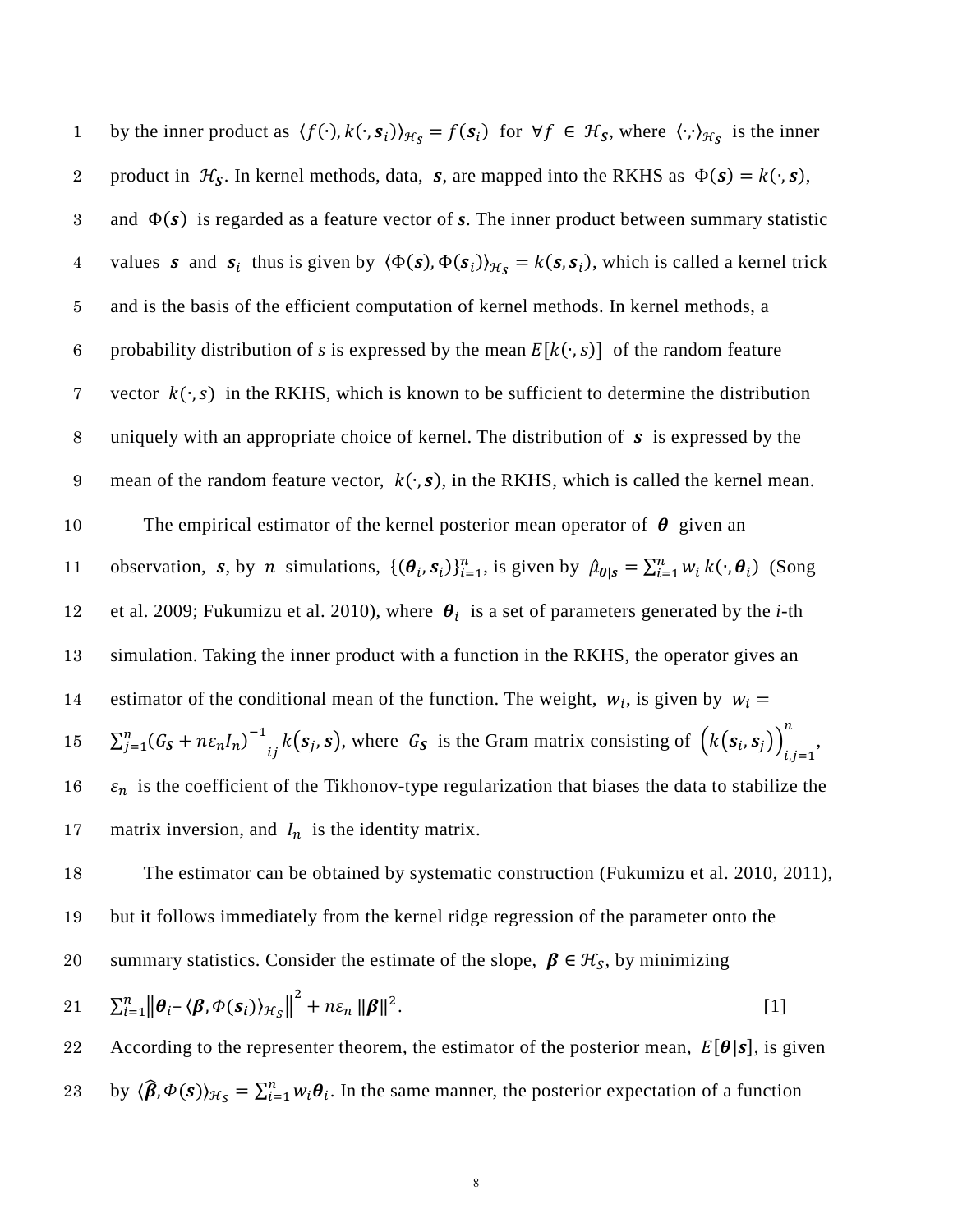1 given by  $f(\theta)$ ,  $E[f(\theta)|s]$  is estimated by  $\langle f(\cdot), \hat{\mu}_{\theta|s} \rangle_{\mathcal{H}_S} = \sum_{i=1}^n w_i f(\theta_i)$ .

**Theorem [\(Song et al. 2009\)](#page-21-6).** *The estimator*  $\hat{\mu}_{\theta|s}$  *is consistent, that is* 

 $\langle f(\cdot), \hat{\mu}_{\theta | s} \rangle_{\mathcal{H}_{\mathcal{S}}} - E[f(\theta)|s] = O_p((n\varepsilon_n)^{-1/2} + \varepsilon_n^{-1/2})$  as  $n \to \infty$ .

**Proof.** A proof is given in the Appendix because Song et al. (2009) does not show a proof. **□** 

**Remark.** The first term corresponds to the variance, and the second term corresponds to bias introduced by the regularization.

The kernel ridge regression adapted here is reasonable because we cannot avoid multicollinearity among the large number of summary statistics. An implementation of ABC, specified hereafter as regression ABC (Beaumont et al. 2002), uses a locally weighted regression with a smoothing kernel that is known to be weak for high-dimensional data (*i.e.*, more than several dimensions) (Loader 1999). In contrast, the kernel ridge regression achieves an error bound that does not explicitly depend on the dimensionality (Caponnetto and De Vito 2007) if the target function is in a certain class of smooth functions. Thus, kernel ridge regression is likely preferable for cases involving many summary statistics.

17 The kernel ABC algorithm to compute the posterior expectation of a function,  $f(\theta)$ , takes the following form:

**Algorithm B [\(Fukumizu et al. 2010\)](#page-20-3).** 

20 B1. Generate  $\theta_i$  from  $\pi(\theta)$ .

21 B2. Simulate data,  $\mathcal{D}_i$ , by the model using  $\theta_i$ .

22 B3. Compute the summary statistics,  $s_i$ , for  $\mathcal{D}_i$ , and return to B1.

23 B4. Compute the estimator,  $\sum_{i=1}^{n} w_i f(\theta_i)$ , with  $\{(\theta_i, s_i)\}_{i=1}^{n}$ .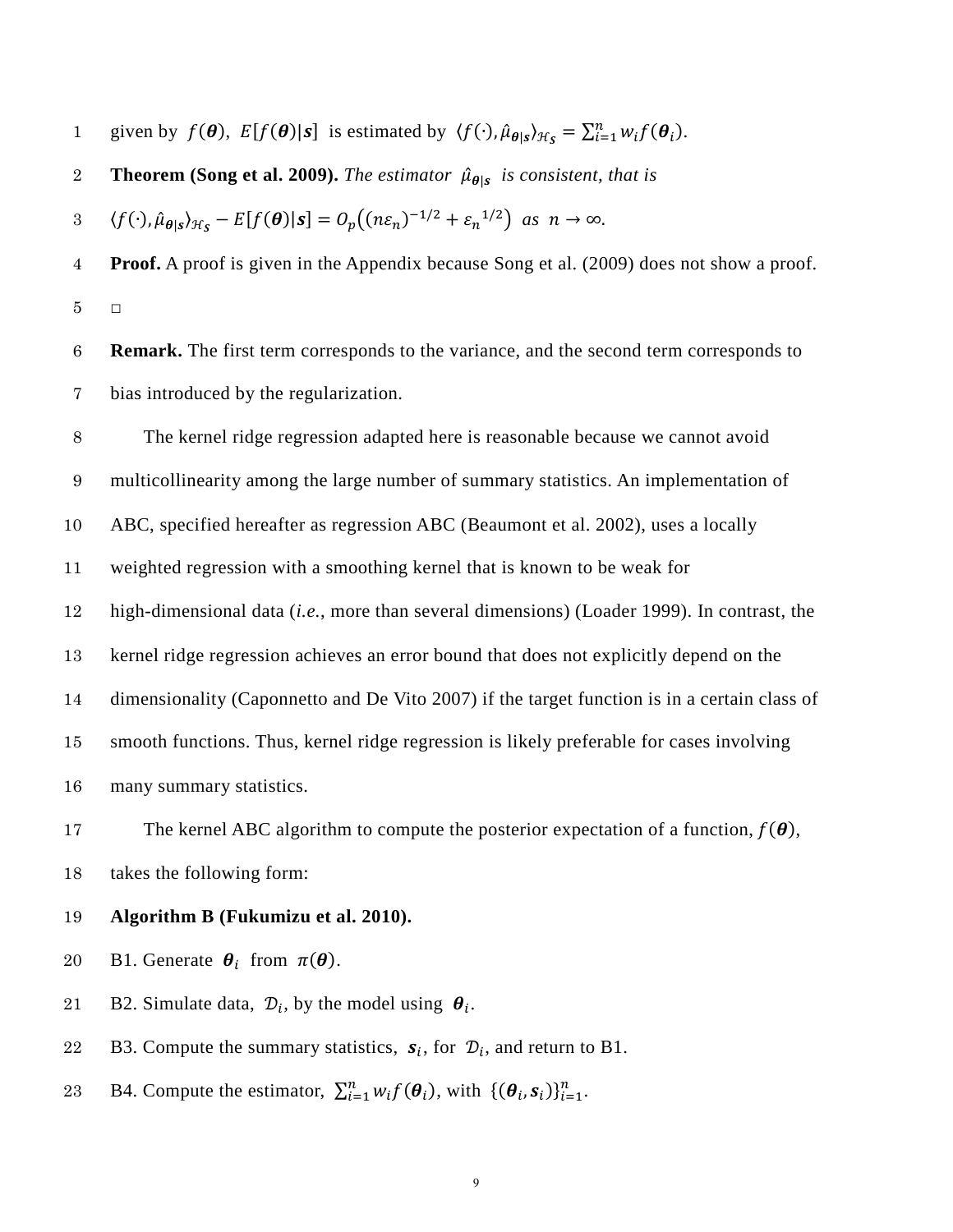Algorithm B is similar to the importance sampling, but the weights,  $w_i$ , are not 2 positive-definite. Therefore, the estimator could give a nonsense result if the number of 3 simulations is too small. For an estimator of the posterior density, B4 is replaced with B4′, as follows: Compute the estimator,  $\sum_{i=1}^{n} w_i \delta_{\theta_i}$ , with  $\{(\theta_i, s_i)\}_{i=1}^{n}$ . By the argument on 5 credible intervals in Section 3.1, we can probe that  $\sum_{i=1}^{n} w_i \rightarrow 1$  as  $n \rightarrow \infty$ , which 6 indicates that  $\sum_{i=1}^{n} w_i \delta_{\theta_i}$  is a signed measure.

7 A sharp contrast exists between the consistencies of the estimators using conventional 8 ABCs versus kernel ABC. Conventional ABCs have consistency only in the limit  $\eta \to 0$ , 9 whereas kernel ABC has consistency irrespective of the kernel choice. In conventional 10 ABCs, it is possible to reduce bias by letting  $\eta \to 0$  with  $n \to 0$ , but this compromises the 11 acceptance. In kernel ABC, we can achieve consistency easily by scaling the regularization 12 coefficient to the number of simulated samples as  $\varepsilon_n \to 0$  such that  $n\varepsilon_n \to \infty$  (see

13 Theorem). Throughout this study, we scaled the coefficient as  $\varepsilon_n \propto 1/\sqrt{n}$ .

 We implemented three conventional ABCs: rejection ABC, regression ABC [\(Beaumont](#page-19-0)  [et al. 2002\)](#page-19-0), and a semi-automatic version of regression ABC (Fernhead & Prangles, 2012). Hereafter, we refer to the semi-automatic version of regression ABC as semi-automatic ABC. Summary statistics were standardized using the estimates of the means and the

18 standard deviations obtained from 10,000 simulated datasets. For the implementation of

19 kernel ABC, we used the Gaussian radial base function kernel,  $k(x, y) = \exp(-||x - y||^2)$ 

(2 $\sigma^2$ ). The band width,  $\sigma$ , and the regularization parameter,  $\varepsilon_n = a/\sqrt{n}$ , were chosen by

21 10-fold cross validation by minimizing 
$$
\sum_{i=1}^{10} \left\| \frac{1}{|T_i|} \sum_{j \in T_i} \widehat{m}^{[-i]}_{\theta | s_j} - \widehat{m}^{[i]}_{\theta} \right\|_{\mathcal{H}_{\theta}}^2
$$
, where  $T_i$ 

22 represents a set of indices in the  $i$ -th subsample,  $[i]$  represents the estimator based on the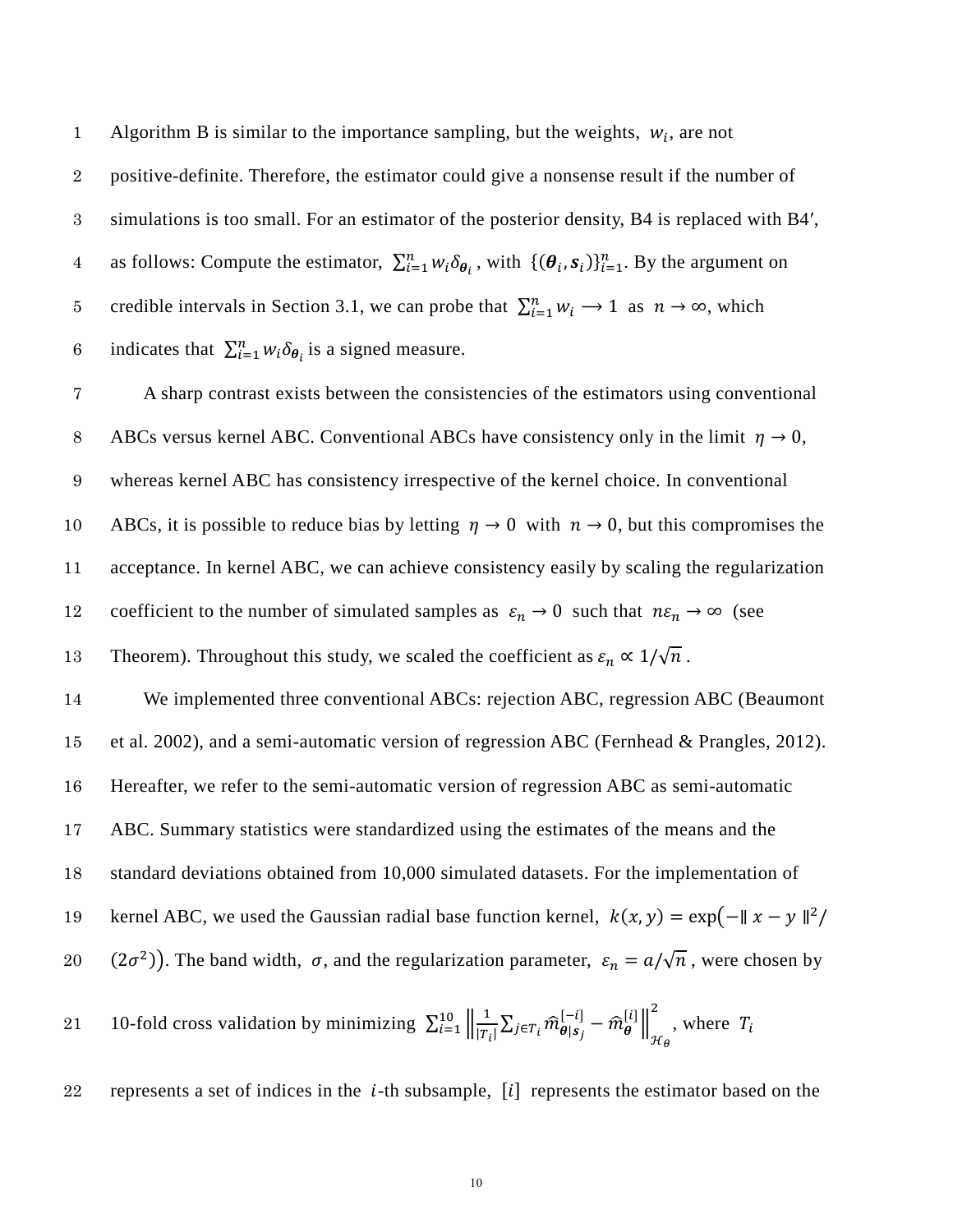-th subsample, and [−] represents the estimator based on all the subsamples except for 2 the *i*-th subsample [\(Fukumizu et al. 2010,](#page-20-3) [2011\)](#page-20-4).

In this study, we assessed the performance of inferences using an estimator of the MSE 4 of the posterior mean, which was obtained by  $l$  replications of construction of the estimator of the posterior mean according to algorithm B,  $\frac{1}{l} \sum_{i=1}^{l} ||\hat{m}_{i_{\theta|S}} - m_{\theta|S}||$ 5 estimator of the posterior mean according to algorithm B,  $\frac{1}{l} \sum_{i=1}^{l} ||\hat{m}_{i\theta|s} - m_{\theta|s}||^2$ , where  $\hat{m}_{i_{\theta}}$  is the *i*-th estimate of the posterior mean, and  $m_{\theta}$  is the true value of the posterior mean. According to the weak law of large numbers, the estimator tends to the MSE in 8 probability as  $l \rightarrow \infty$ . Throughout this study, we set  $l = 100$ . For a case in which the likelihood was not available, the true value of the posterior mean was replaced by 10 averaging 100 replications of the estimates obtained by kernel ABC with  $n = 16,000$  samples. Here, we used kernel ABC to compute the true value because the posterior mean estimator obtained by kernel ABC is consistent (see Theorem) and should converge to the true value simply by using a large number of simulations (see Section 3.3).

 Several reports have described the performance of inferences in terms of the sum of the squared error between the posterior estimates and the prior values [\(Beaumont et al. 2002;](#page-19-0) [Wegmann et al. 2009;](#page-22-0) [Nunes and Balding 2010\)](#page-21-4). We considered the MSE because it is a simple interpretation of the sum of the variance and the squared bias of an estimator, and our primary interest in this study was to investigate how well the consistency is achieved in 19 kernel ABC. In other words, a non-zero MSE as  $n \rightarrow \infty$  is evidence of bias. If we have a consistent estimator, the MSE should decrease with increasing sample size because both the bias and the variance decrease.

## **3. Results**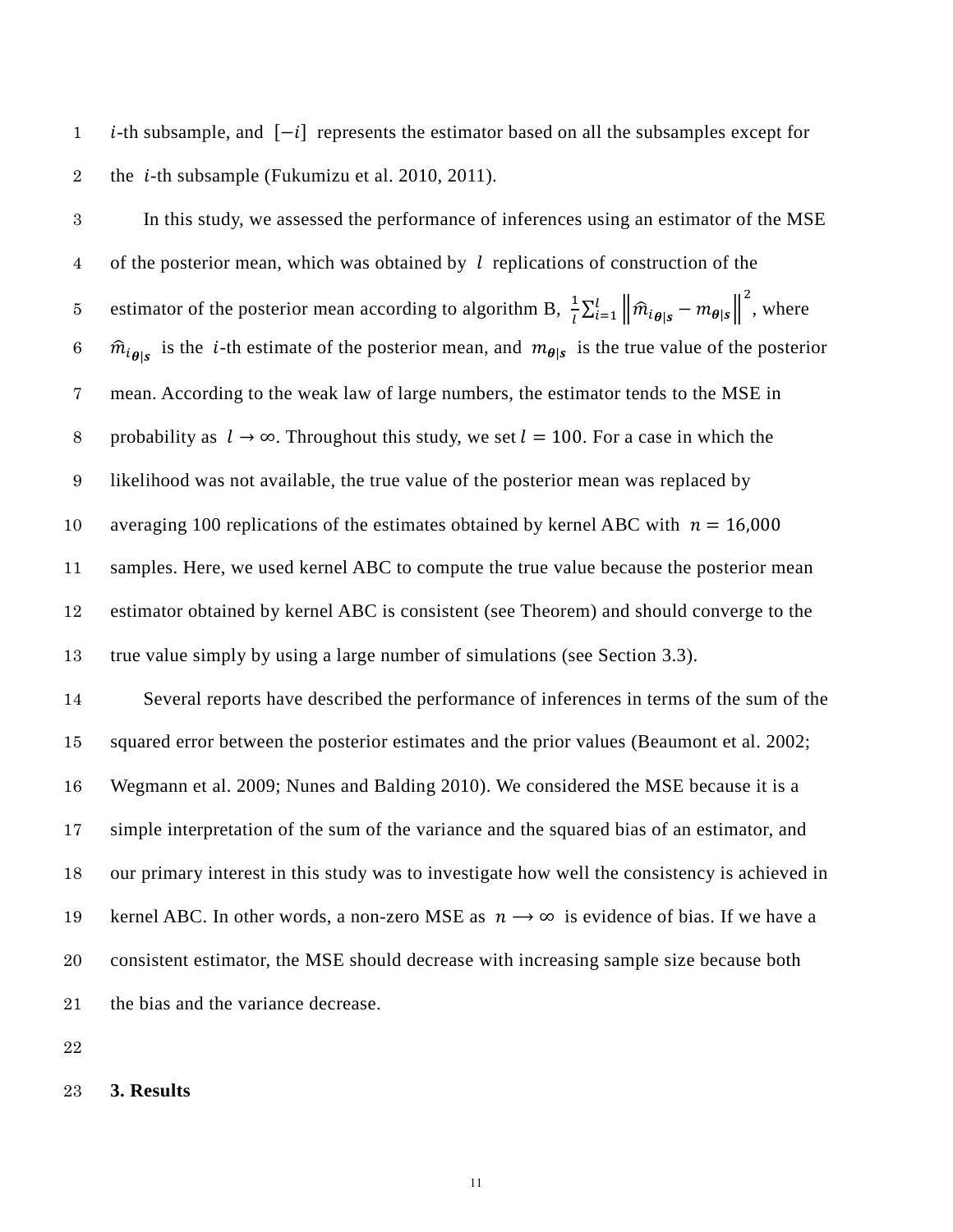## 3.1 *Consistency*

| $\sqrt{2}$       | We consider the constant-size population model to evaluate the consistency of the                             |
|------------------|---------------------------------------------------------------------------------------------------------------|
| $\boldsymbol{3}$ | posterior mean. The constant-size model is advantageous because of its straightforward                        |
| $\overline{4}$   | computation of likelihoods and because computations are implemented into the                                  |
| $\bf 5$          | GENETREE software package (Griffiths and Tavaré 1994; Griffiths 2007). Therefore, we                          |
| $\,6\,$          | can sample from a true posterior density given data, $\pi(\theta \mathcal{D})$ , or from than given number of |
| 7                | segregating sites $(S_{Seg})$ , $\pi(\theta S_{Seg})$ using simple rejection sampling.                        |
| 8                | We assumed a sample of 100 chromosomes taken from a population of constant size                               |
| 9                | $(N = 10,000)$ and a large (100 kb) nonrecombining region that was evolving under the                         |
| $10\,$           | infinite-sites mutation model (Kimura 1969; Watterson 1975). We regarded the population                       |
| 11               | scaled mutation rate, $\theta = 4Mu$ , as the parameter for which M is the population size and                |
| 12               | u is the fixed mutation rate per 100 kb per generation $(2.5 \times 10^{-4})$ . Therefore, the true           |
| 13               | value of the parameter for the sample was $4Nu = 10$ . We assumed a log-normal                                |
| 14               | distribution for the prior density of $M$ , which was described by a mean and a variance of $N$               |
| $15\,$           | and $N^2$ , respectively. All simulations were conducted using the program package ms,                        |
| 16               | which generates samples from the coalescent model (Hudson 2002).                                              |
| 17               | The data, D, were represented as numbers of sequences of several types, which were                            |
| 18               | determined by the sequence of mutations experienced along the path to the most recent                         |
| 19               | common ancestor of the sample. Data, $\mathcal{D}$ , were summarized by the number of segregating             |
| 20               | sites, $S_{Seq}$ , or the SFS. Because estimates of the SFS are unstable for samples consisting of            |
| 21               | 100 chromosomes, we used a coarse-grained spectrum consisting of 7 bins based on the                          |
| 22               | Sturges' formula $(1 + \log_2 S_{Seg})$ , which is denoted as $S_{SFS}$ . The frequencies were binned as      |
|                  |                                                                                                               |

follows: 0 − 8%, 8 − 16%, 16 − 24%, 24 − 32%, 32 − 40%, 40 − 48%, and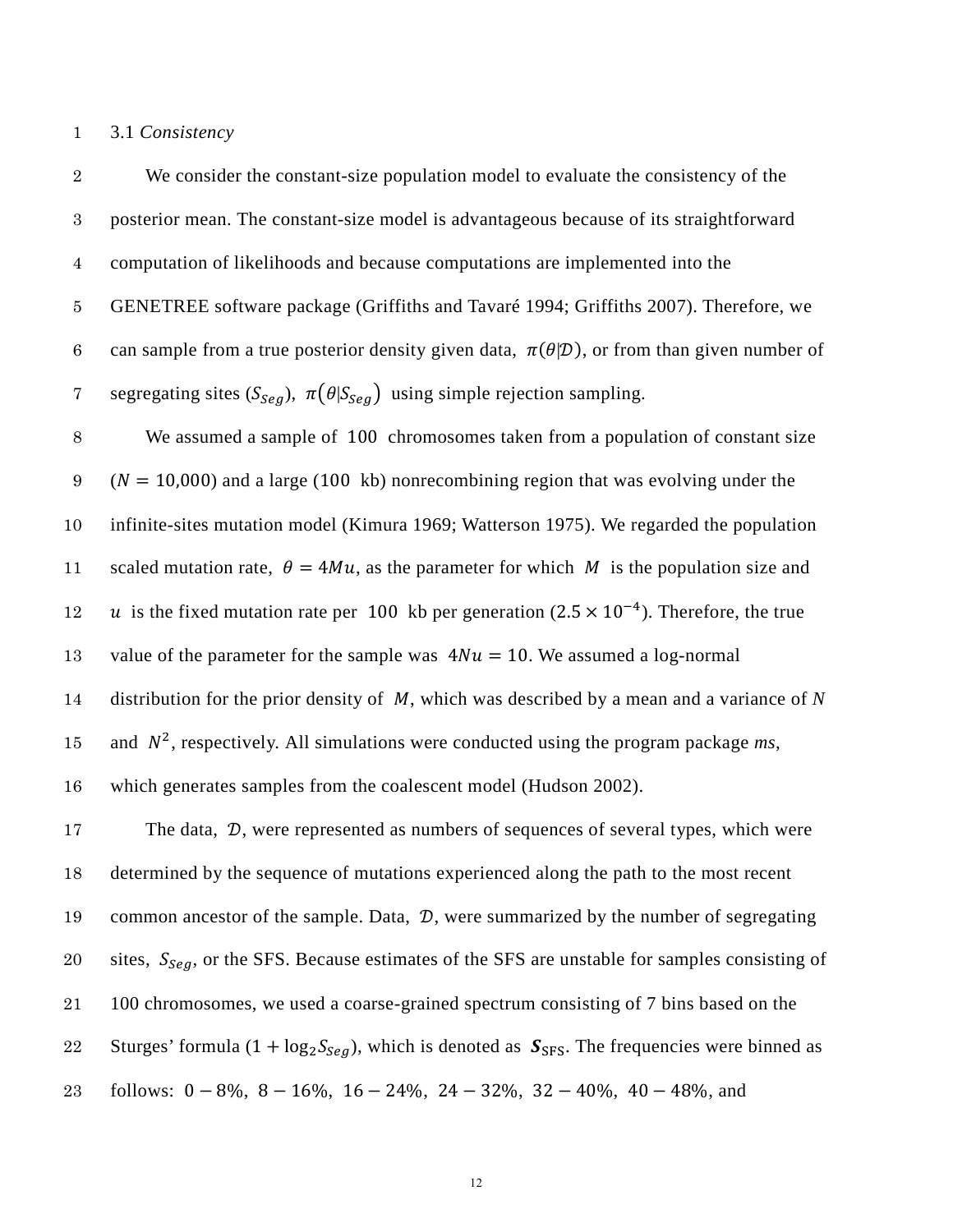48 – 100%. We generated 10,000 simulated datasets and calculated the average  $S_{SFS}$ . We then chose a typical dataset as an observation that had the smallest sum of squared 3 deviations from the average:  $s_{\text{Seq}} = 49$  and  $s_{\text{SFS}} = (28, 6, 4, 3, 2, 1, 5)$ . We used the near-average data set as a representative example. Unlikely data also were investigated, but the MSE did not change appreciably. This was expected because the MSE measures the discrepancy between the estimator of the posterior mean and the true posterior mean irrespective of how close the posterior mean is to the parameter values that were used to produce the dataset.

We computed the posterior mean given the number of segregating sites by rejection sampling simulations until 1 million samples were accepted. The estimate of the posterior 11 mean, which was assumed to be the true value, was  $m_{\theta|S_{\theta e} = 9.695}$ . We then estimated the MSE of the posterior mean estimator obtained by kernel ABC under different numbers 13 of simulations:  $n=1,000, 2,000, 4,000, 8,000,$  and 16,000. The convergence of  $\hat{m}_{\theta|S_{\text{Sog}}}\hat{n}$  to the true value with increasing numbers of simulations is shown in Fig. 1. The consistency is readily confirmed by the fact that the MSE approaches zero, and the variance decreases with increasing numbers of simulations.

 Next, we examined how kernel ABC accurately estimates the posterior credible 18 interval given  $S_{Seq}$ . The consistency of the kernel estimator for credible intervals, 19  $\sum_{i=1}^{n} w_i I_A(\theta_i)$ , can be proved by the convergence results for kernel ridge regression (Caponnetto and De Vito 2007), if we note that the estimator coincides with the solution to 21 the regularized least square problem [1] with replacing  $\theta$  by  $I_A(\theta)$ . Here,  $I_A(\cdot)$  is the 22 indicator function of an interval  $\hat{A}$ . We computed the 80% credible interval (from the 10th percentile to the 90th percentile) by performing rejection sampling simulations until 1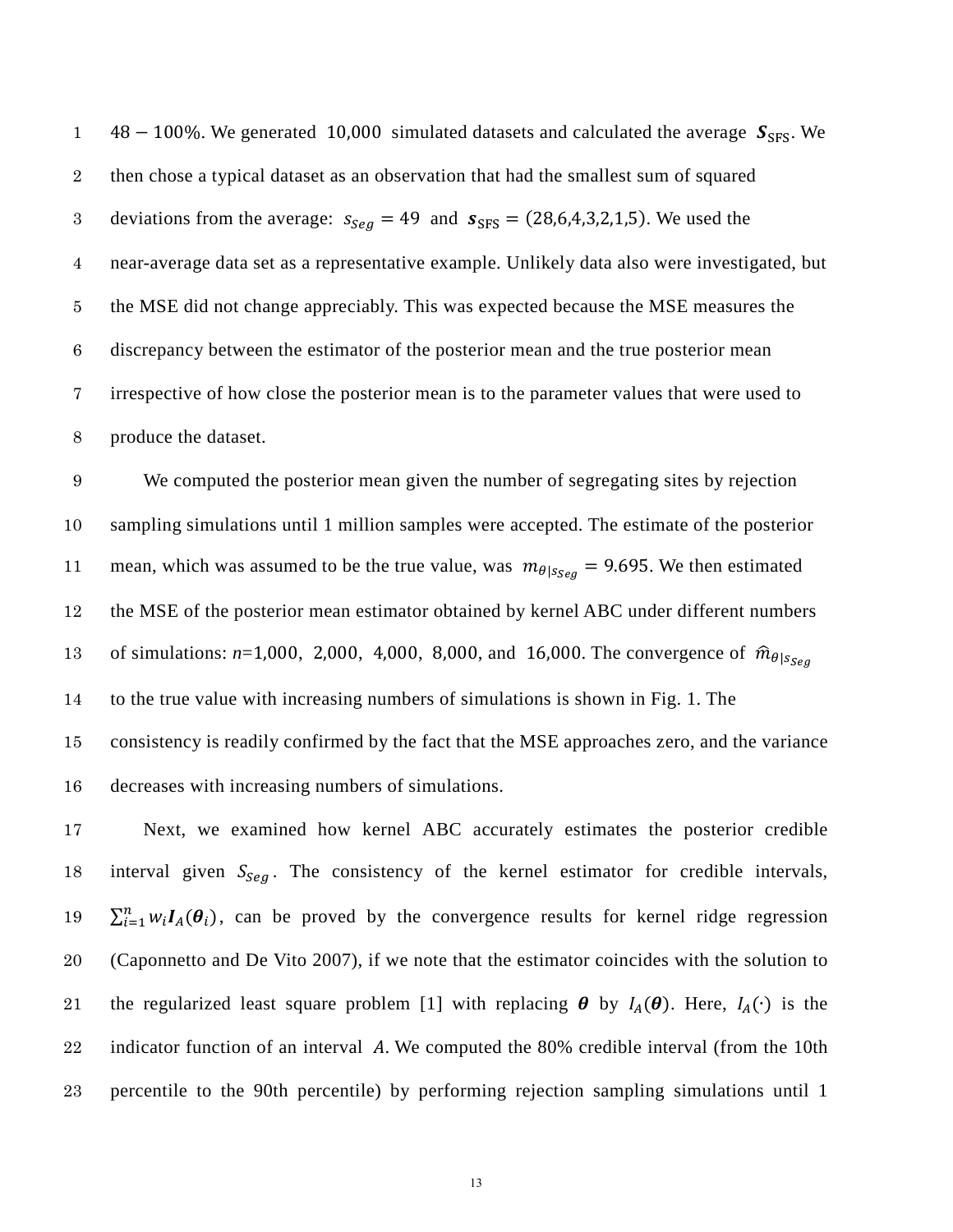million samples were accepted. The estimates of the credible interval, which were assumed to be the true values, were 6.650–13.038. We then estimated the credible interval by kernel ABC under different numbers of simulations: *n*=1,000, 8,000, and 16,000. The estimates were 6.590–13.260, 6.548–13.021, and 6.675–13.113, for *n*=1,000, 8,000, and 16,000, respectively. These results demonstrate that the credible interval monotonically converges to the true interval.

## 3.2 *Improvement of approximation for high-dimensional summary statistics*

9 We computed the posterior mean given data,  $\mathcal{D}$ , using rejection sampling. The 10 likelihood surface of  $\theta$  was approximated by averaging the likelihoods at each point from 0.1 to 35.1 (bin width 1.0; total 35 points) over 0.1 billion simulations of GENETREE. We repeated the rejection sampling simulations using the likelihood surface until 1 million 13 samples were accepted. The posterior mean of  $\theta$  given  $\mathcal{D}$ , which was assumed to be the 14 true value, was  $m_{\theta|D} = 10.498$ .

 Since the SFS determines a refinement of a partition given by the number of segregating sites, we can expect that the SFS improves the approximation of the true posterior mean given data compared with the number of segregating sites. The posterior 18 mean given SFS,  $\hat{m}_{\theta|S_{SFS}}$ , was estimated to be 10.510 with a standard deviation of 0.044 using kernel ABC by averaging 100 replications with n=16,000 samples. We concluded that  $S_{SFS}$  seems to improve  $S_{Sea}$ , as expected, because of the significant deviation of  $m_{\theta|S_{\text{Seg}}} = 9.695$  from  $m_{\theta|D} = 10.498$ , in contrast to  $\hat{m}_{\theta|S_{\text{SFS}}} = 10.510$ .

#### 3.3 *Comparison with Conventional ABCs*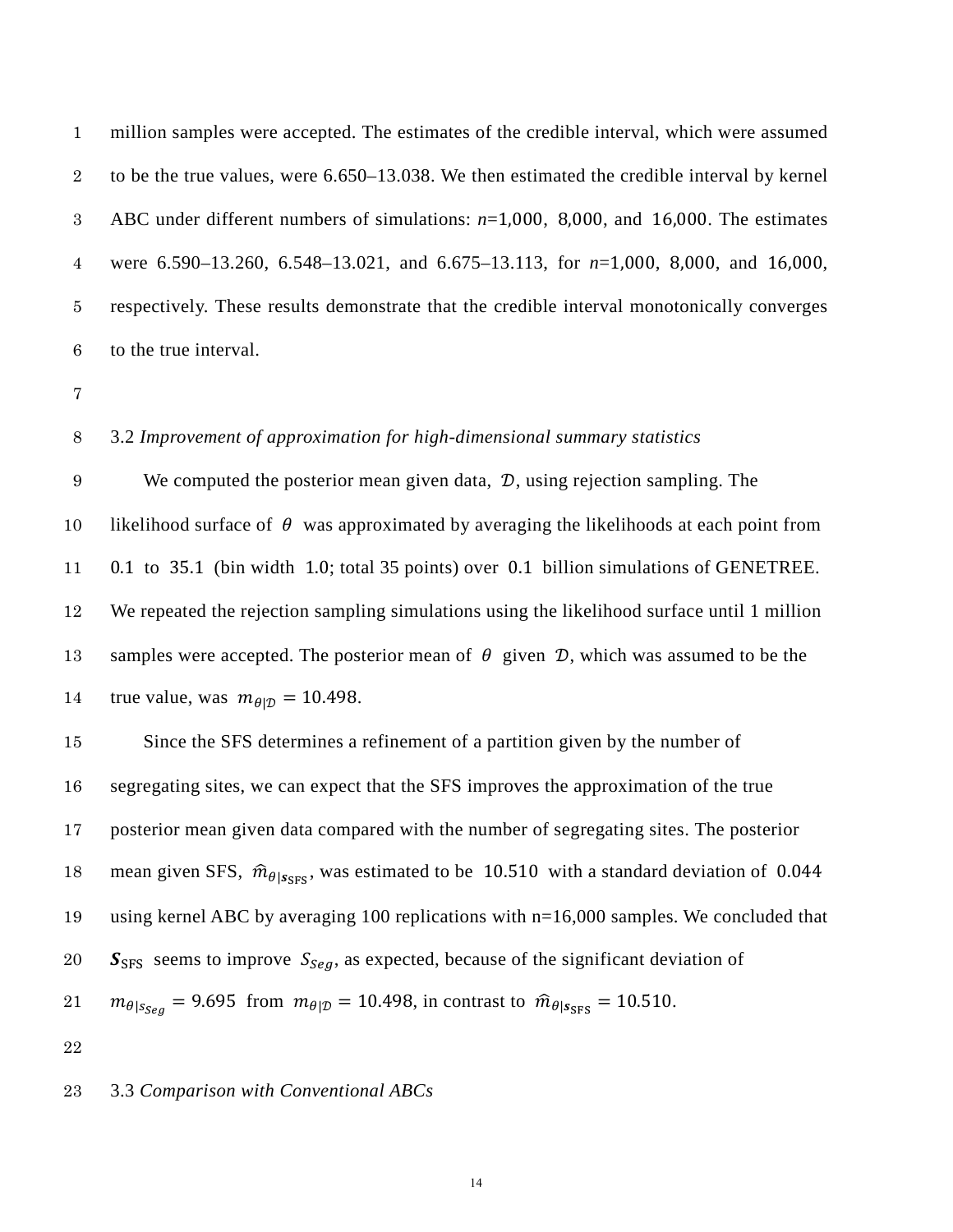1 The performances of kernel ABC and conventional ABCs were evaluated in terms of 2 the costs of computing times against fixed MSE values. Throughout this study, we 3 implemented all computations in the C/C++ languages. Computations were conducted 4 using an Intel Xeon X5680 3.33 GHz processor. Toward this end, we had to find the true 5 posterior means of the parameters. The value of  $m_{\theta|S, \theta} = 9.695$  had been generated by 6 rejection sampling (See Section 3.1), and kernel ABC was used to estimate  $\hat{m}_{\theta|S_{\text{Seq}}} =$ 7 9.686 by averaging 100 replications with  $n = 16,000$  samples. The similarity of these 8 values suggested that averaging 100 replications of the estimates by kernel ABC with  $\eta = 16,000$  samples was likely to give reliable estimates of the true value. In contrast, 10 rejection ABC cannot achieve  $\delta = 0$  with  $S_{SFS}$ ; we found that no samples were accepted 11 under  $\eta = 0$  during a 2-week simulation. Therefore, we assumed that the true value of the 12 posterior mean given  $S_{SFS}$  was an average of 100 replications of the estimates obtained by 13 kernel ABC with *n=*16,000 samples. 14 Estimates of the MSEs of  $\hat{m}_{\theta|S_{\text{Seg}}}$  and  $\hat{m}_{\theta|S_{\text{SFS}}}$  were calculated using differently

15 sized simulations in kernel ABC ( $n = 1,000, 2,000, 4,000,$  and 8,000) and at different acceptance rates in three conventional ABC algorithms: rejection ABC, regression ABC, 17 and semi-automatic ABC (for  $\hat{m}_{\theta|S_{SFS}}$ ). Kernel ABC, regression ABC, and semi-automatic ABC are easy to compare because all of these algorithms are based on regression. The result for rejection ABC was included because it is the most basic ABC algorithm. For rejection ABC, tolerances were chosen such that 1,000 samples were accepted for each run of the simulation. The acceptance rate in regression ABC was defined as the proportion at which the Epanechnikov kernel gave a non-zero value (Beaumont, et al. 2002). We set a band width of the kernel and simulated samples until 1,000 samples were accepted. The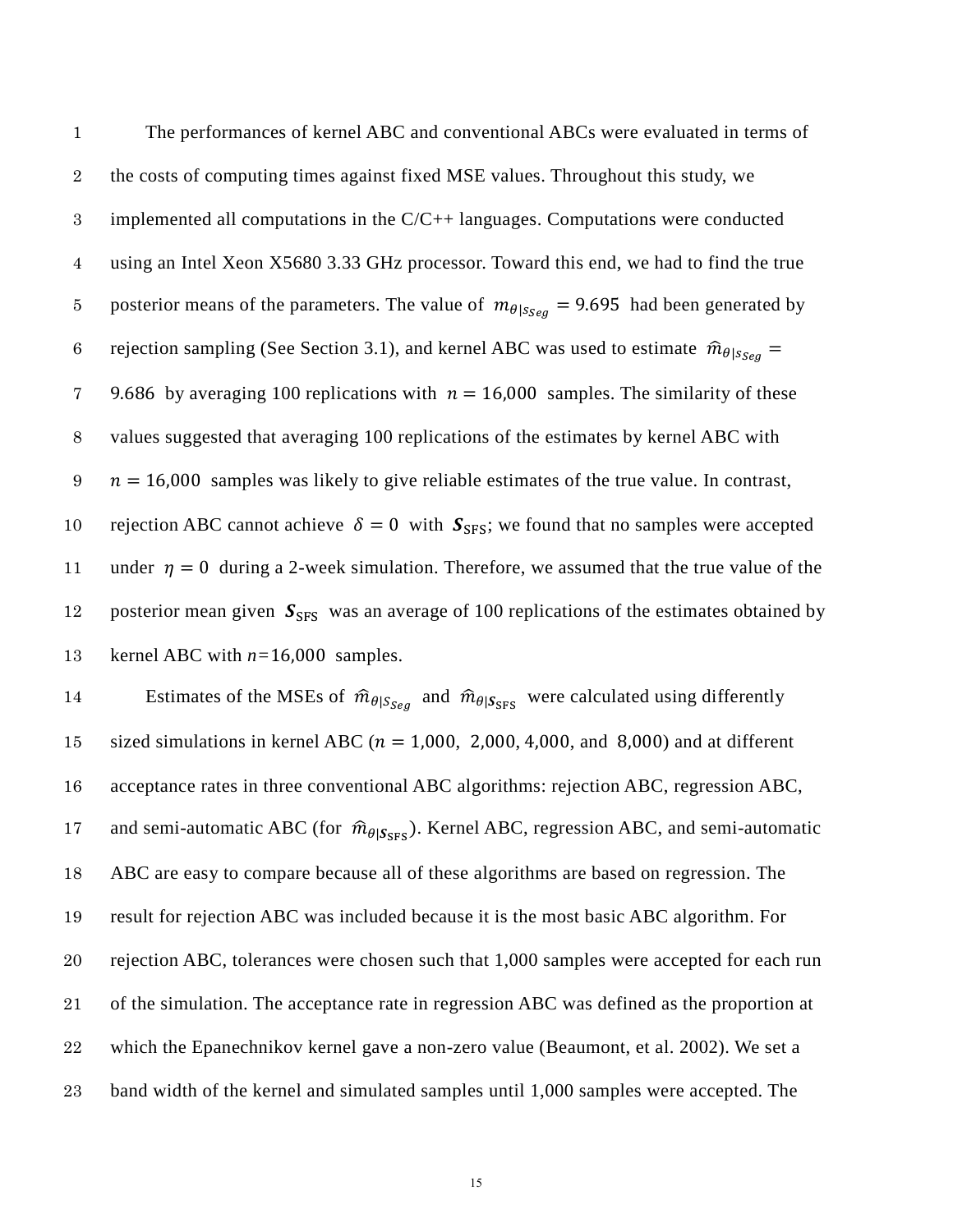| $\mathbf{1}$     | results, displayed as computing times versus MSE estimates, are depicted with the standard    |  |  |  |  |
|------------------|-----------------------------------------------------------------------------------------------|--|--|--|--|
| $\sqrt{2}$       | deviations of the estimates in Fig. 2 and Fig. 3. When $S_{Seq}$ was used, the computational  |  |  |  |  |
| $\sqrt{3}$       | cost against a fixed MSE value was lower for the conventional ABCs than for the kernel        |  |  |  |  |
| $\overline{4}$   | ABC (Fig. 2). However, in contrast to the case with $S_{Seq}$ , we observed that kernel ABC   |  |  |  |  |
| $\bf 5$          | with $S_{SFS}$ significantly outperformed conventional ABCs in terms of computing times at a  |  |  |  |  |
| $\,6$            | fixed MSE (Fig. 3). We found that regression ABC outperforms rejection ABC when $S_{SFS}$     |  |  |  |  |
| $\overline{7}$   | is used. We also determined that semi-automatic ABC under-performs regression ABC,            |  |  |  |  |
| $8\,$            | which suggests that constructing one-dimensional summary statistics may be                    |  |  |  |  |
| $\boldsymbol{9}$ | over-summarizing. Our results suggest that kernel ABC gives better performance than           |  |  |  |  |
| 10               | conventional ABCs when higher-dimensional summary statistics are used.                        |  |  |  |  |
| 11               |                                                                                               |  |  |  |  |
| 12               | 3.4 A Realistic Model                                                                         |  |  |  |  |
| $13\,$           | In population genetics, the estimation of the scaled mutation rate is basic. As a more        |  |  |  |  |
| $14\,$           | ambitious inference, we consider a more realistic model in which a population size            |  |  |  |  |
| $15\,$           | bottleneck and subsequent expansion were assumed. We then tried to estimate the               |  |  |  |  |
| 16               | population sizes and the timings of the population size changes. We considered a sample of    |  |  |  |  |
| $17\,$           | 100 chromosomes taken from a population and a large recombining region (100 kb) for           |  |  |  |  |
| 18               | which recombination was set at a fixed scaled rate of $\rho = 4N_3u$ . The assumed population |  |  |  |  |

19 demography was as follows: the ancestral size was  $N_1 = 10,000$ , and at time  $T_2 = 4,000$ 

20 generations ago, the size instantaneously shrank to  $N_2 = 2,000$ . The size remained

21 constant at size  $N_2$  until  $T_1 = 2,000$  generations ago, when it began expanding

22 exponentially to reach size  $N_3 = 20,000$  at present time. We regarded

23  $\theta = (M_1, M_2, M_3, U_1, U_2)$  as the parameters; the true values were  $(N_1, N_2, N_3, T_1, T_2)$ . We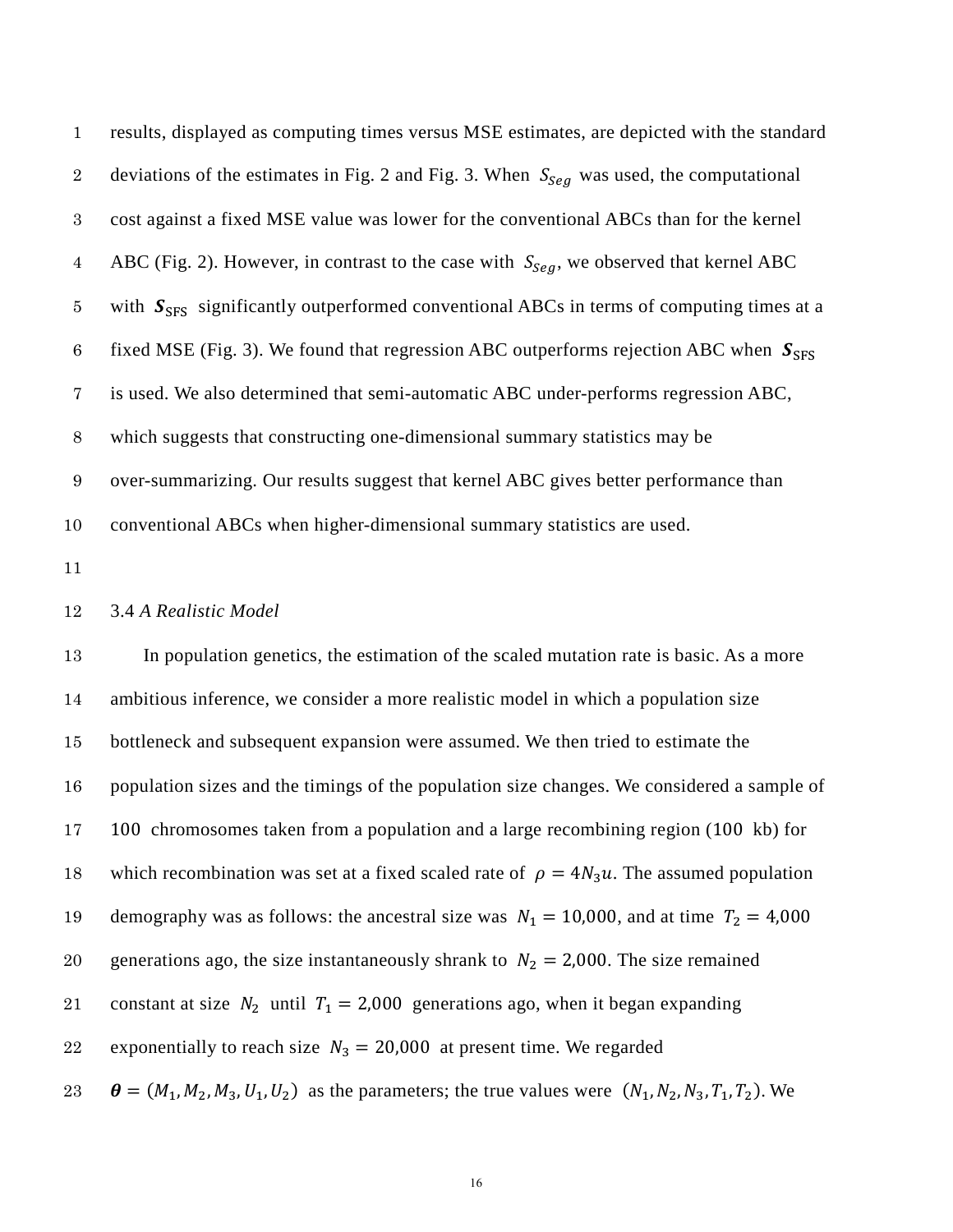| $\mathbf{1}$    | assumed a log-normal distribution for the prior density for the parameters. The means and     |
|-----------------|-----------------------------------------------------------------------------------------------|
| $2^{\circ}$     | variances of the parameters were the true values and the squared true values, respectively.   |
| 3               | We assumed $s_{SFS} = (16,1,1,1,1,1,4)$ for the observed data using the same procedure as the |
| 4               | constant-size model. Since the SFS cannot account for recombination, we added a               |
| $5\overline{)}$ | haplotype frequency spectrum (HFS) for summary statistics that consisted of haplotype         |
| 6               | frequencies in the sample. The SFS+HFS refines a partition of data given by SFS alone.        |
| $\overline{7}$  | The number of bins in the SFS and their intervals were identical to those in the              |
| 8               | constant-size model. The HFS was segregated into 7 bins as follows: $0 - 2\%, 2 - 4\%,$       |
| 9               | $4-6\%, 6-8\%, 8-10\%, 10-12\%, 12-100\%$ . For the SFS+HFS, we assumed                       |
| 10              | $S_{SFS+HFS} = (18,0,0,0,1,0,1,13,2,1,0,0,0,2).$                                              |

 We compared the performances of kernel ABC, rejection ABC, regression ABC, and semi-automatic ABC. Although increasing the number of accepted samples recovered the performance of regression ABC, this algorithm demanded a huge computational time cost. In Fig. 4 and Fig. 5, computational times versus estimates are depicted with the standard 15 deviation in which  $S_{SFS}$  and  $S_{SFS+HFS}$  are given. To scale the posterior means, we calculated the MSEs, which were standardized by the assumed true values. Specifically, the *i*-th estimate of the posterior mean,  $\hat{m}_{i_{\theta|s}}$ , was standardized as  $(\hat{m}_{i_{\theta|s}} - m_{\theta|s})/m_{\theta|s}$ , where  $m_{\theta}$  was the true value of the posterior mean. Fig. 4 and Fig. 5 show that the computing time for kernel ABC was substantially lower for any fixed MSEs than the computing times using other conventional ABCs.

 As reported previously [\(Beaumont et al. 2002\)](#page-19-0), regression ABC did not exhibit a monotonic decrease in the MSE with decreasing tolerance. Beaumont et al. (2002) found that regression ABC eventually under-performed rejection ABC with decreasing tolerance.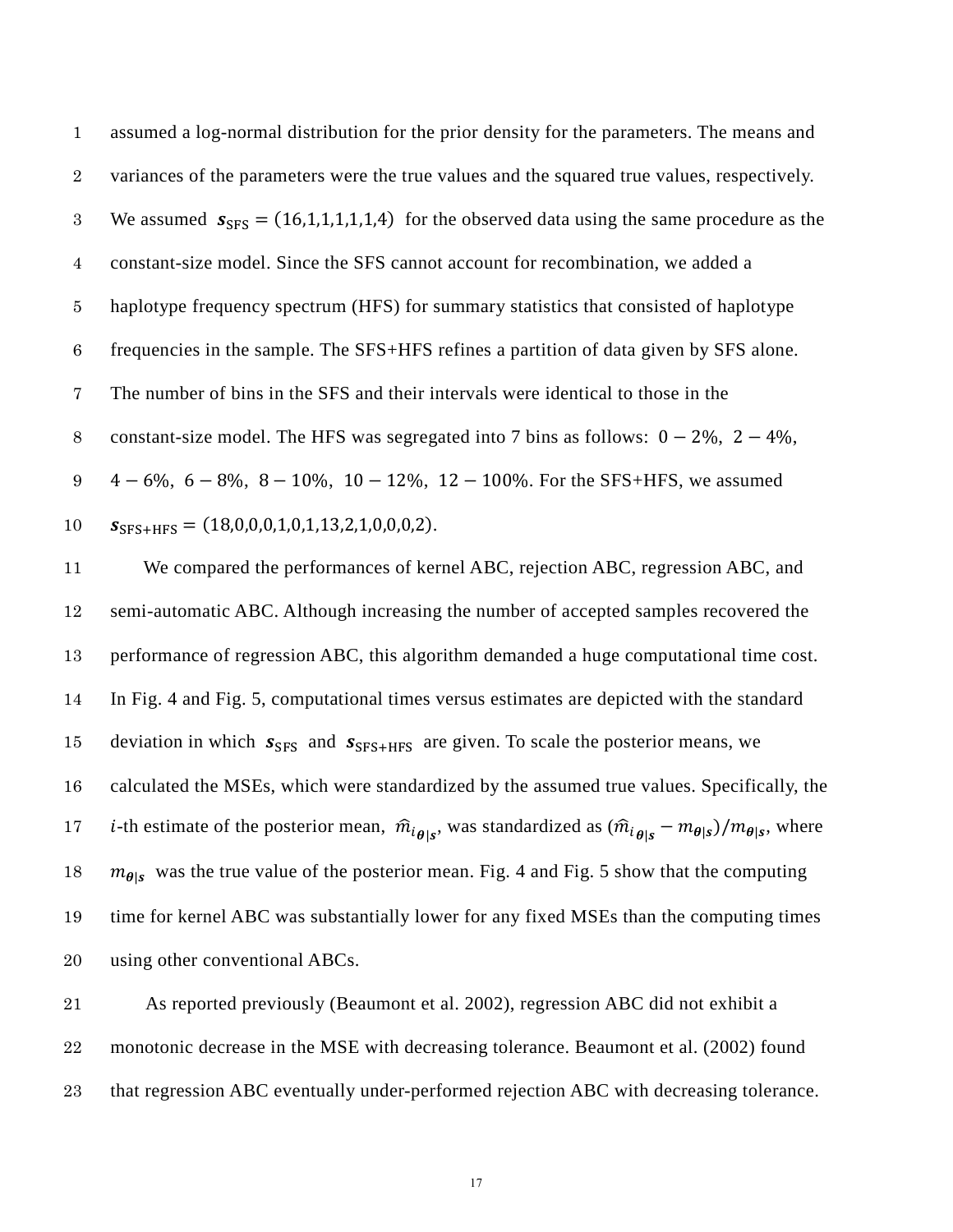This tendency is related to the fact that the decrease in band width of the Epanechnikov kernel in regression ABC increases the variance. If the band width is too narrow, the acceptance rate decreases. This tendency of regression ABC is related to the curse of dimensionality, by which many simulated summary statistics are closer to the boundary of the bands when a large number of summary statistics are used [\(Hastie et al. 2009\)](#page-20-9). Choosing the optimal acceptance rate is the same as choosing the optimal band width of the Epanechnikov kernel.

#### **4. Discussion**

 In this study methods are evaluated by how well we can approximate the posterior estimate given data. The use of large number of summary statistics is reasonable from the perspective of increasing model complexity, such as for population genetic analyses involving vast amounts of genomic data. To preserve tractable computation costs, conventional ABCs involve two sources of approximation: 1) lack of sufficient statistics and 2) non-zero tolerance to enrich acceptance rates. However, both of these aspects also influence the performance of the inference by introducing biases. Consequently, recent progress in ABC algorithm development has focused on techniques for selecting more informative summary statistics [\(Joyce and Marjoram 2008;](#page-20-1) [Wegmann et al. 2009;](#page-22-0) [Blum](#page-19-1)  [and Francois 2010;](#page-19-1) [Nunes and Balding 2010;](#page-21-4) [Fearnhead and Prangle 2012\)](#page-19-2). In this study, we pursued another direction that involved a kernel-based ABC method in which the dependence on non-informative summary statistics was automatically shrunken, thus avoiding the need to choose optimal set of summary statistics. We have demonstrated that kernel ABC successfully reduces the difficulties associated with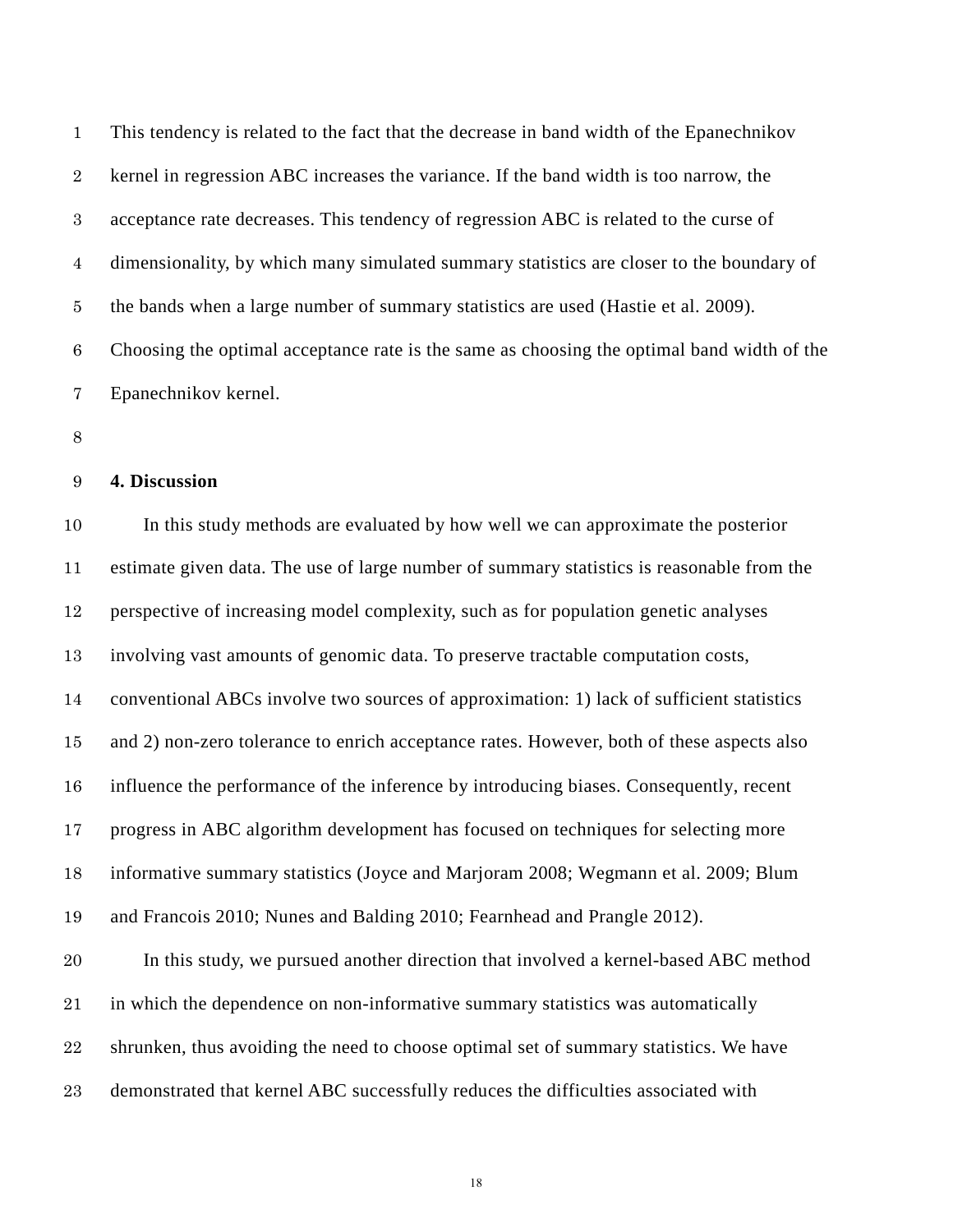| $\mathbf{1}$     | conventional ABCs by applying ABCs to population genetic inferences. We found that        |  |  |  |
|------------------|-------------------------------------------------------------------------------------------|--|--|--|
| $\sqrt{2}$       | kernel ABC is more efficient than conventional ABCs regarding computational times for     |  |  |  |
| $\sqrt{3}$       | fixed MSE values. We demonstrated that kernel ABC can accommodate a large number of       |  |  |  |
| $\boldsymbol{4}$ | summary statistics without compromising performance of the inference. With regard to      |  |  |  |
| $\bf 5$          | tolerance, a posterior estimate obtained by kernel ABC maintained consistency. Therefore, |  |  |  |
| $\,6\,$          | the MSE of the estimators could be reduced simply by decreasing the variance and          |  |  |  |
| $\overline{7}$   | increasing the number of simulations. For an increased number of simulations, the         |  |  |  |
| $8\,$            | low-rank matrix approximation (Fine and Scheinberg 2002) could substantially reduce the   |  |  |  |
| $\boldsymbol{9}$ | computation time involved in the Gram matrix inversion.                                   |  |  |  |
| 10               | Choosing the band width and the regularization parameters by cross-validation is a        |  |  |  |
| 11               | computationally expensive step. We investigated a simpler alternative for choosing these  |  |  |  |
| 12               | parameters. For the band width, using the median of pairwise Euclidean distances in the   |  |  |  |
| 13               | simulated summary statistics generally worked well. For the regularization parameters,    |  |  |  |
| 14               | assessing the bias-variance trade-off in terms of the MSE gave similar values to those    |  |  |  |
| 15               | obtained by the cross-validation.                                                         |  |  |  |
| 16               | Recent progress in ABC algorithm development also has involved the use of Markov          |  |  |  |
| $17\,$           | chain Monte Carlo or sequential Monte Carlo methods (Marjoram et al. 2003; Sisson et al.  |  |  |  |
| 18               | 2007; Beaumont et al. 2009; Wegmann et al. 2009; Drovandi and Pettit 2011). We did not    |  |  |  |
| 19               | address these approaches in the present study, but kernel methods could be useful to      |  |  |  |
| 20               | improve such methods.                                                                     |  |  |  |

# **Acknowledgements**

We thank Mark Beaumont and Kevin Dawson for helpful discussions and comments.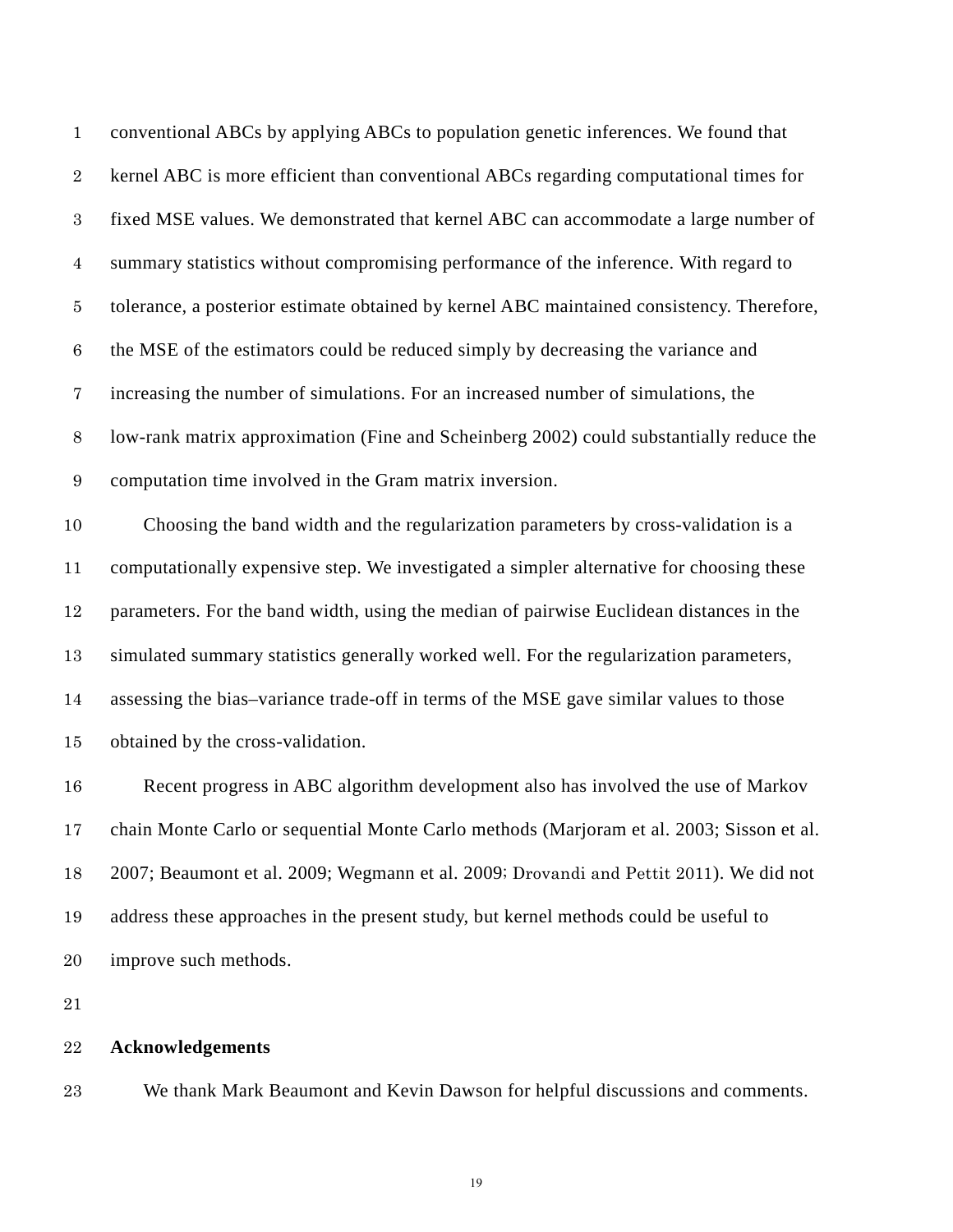<span id="page-19-4"></span><span id="page-19-3"></span><span id="page-19-2"></span><span id="page-19-1"></span><span id="page-19-0"></span>

| $\mathbf{1}$     | We also thank anonymous referees for helpful comments and the proposal of Example in  |  |  |  |
|------------------|---------------------------------------------------------------------------------------|--|--|--|
| $\boldsymbol{2}$ | the text. S.N. was supported in part by a Grant-in-Aid for the Japan Society for the  |  |  |  |
| $\boldsymbol{3}$ | Promotion of Science (JSPS) Research fellow (24-3234). K.F. was supported in part by  |  |  |  |
| $\overline{4}$   | JSPS KAKENHI (B) 22300098.                                                            |  |  |  |
| 5                |                                                                                       |  |  |  |
| $\,6\,$          | <b>References</b>                                                                     |  |  |  |
| $\overline{7}$   | Baker, C. R. 1973. Joint Measures and Cross-Covariance Operators. T Am Math Soc       |  |  |  |
| $8\,$            | 186:273-289.                                                                          |  |  |  |
| 9                | Beaumont, M. A., J. M. Cornuet, J. M. Marin, and C. P. Robert. 2009. Adaptive         |  |  |  |
| 10               | approximate Bayesian computation. Biometrika 96:983-990.                              |  |  |  |
| 11               | Beaumont, M. A., W. Zhang, and D. J. Balding. 2002. Approximate Bayesian computation  |  |  |  |
| 12               | in population genetics. Genetics 162:2025-2035.                                       |  |  |  |
| 13               | Blum, M. G. B., and O. Francois. 2010. Non-linear regression models for Approximate   |  |  |  |
| 14               | Bayesian Computation. Stat Comput 20:63-73.                                           |  |  |  |
| 15               | Caponnetto, A., and E. De Vito. 2007. Optimal rates for the regularized least-squares |  |  |  |
| 16               | algorithm. Found Comput Math 7:331-368.                                               |  |  |  |
| 17               | Casella, G., and R.L. Berger. 2002. Statistical inference, 2nd Ed. Duxbury.           |  |  |  |
| 18               | Drovandi, C.C., and A. N. Pettitt. 2011. Estimation of parameters for macroparasite   |  |  |  |
| 19               | population evolution using approximate Bayesian computation. Biometrics 67:           |  |  |  |
| 20               | 225-233.                                                                              |  |  |  |
| 21               | Fearnhead, P., and D. Prangle. 2012. Constructing summary statistics for approximate  |  |  |  |
| 22               | Bayesian computation: semi-automatic approximate Bayesian computation. J R Stat       |  |  |  |
| 23               | Soc B 74:419-474.                                                                     |  |  |  |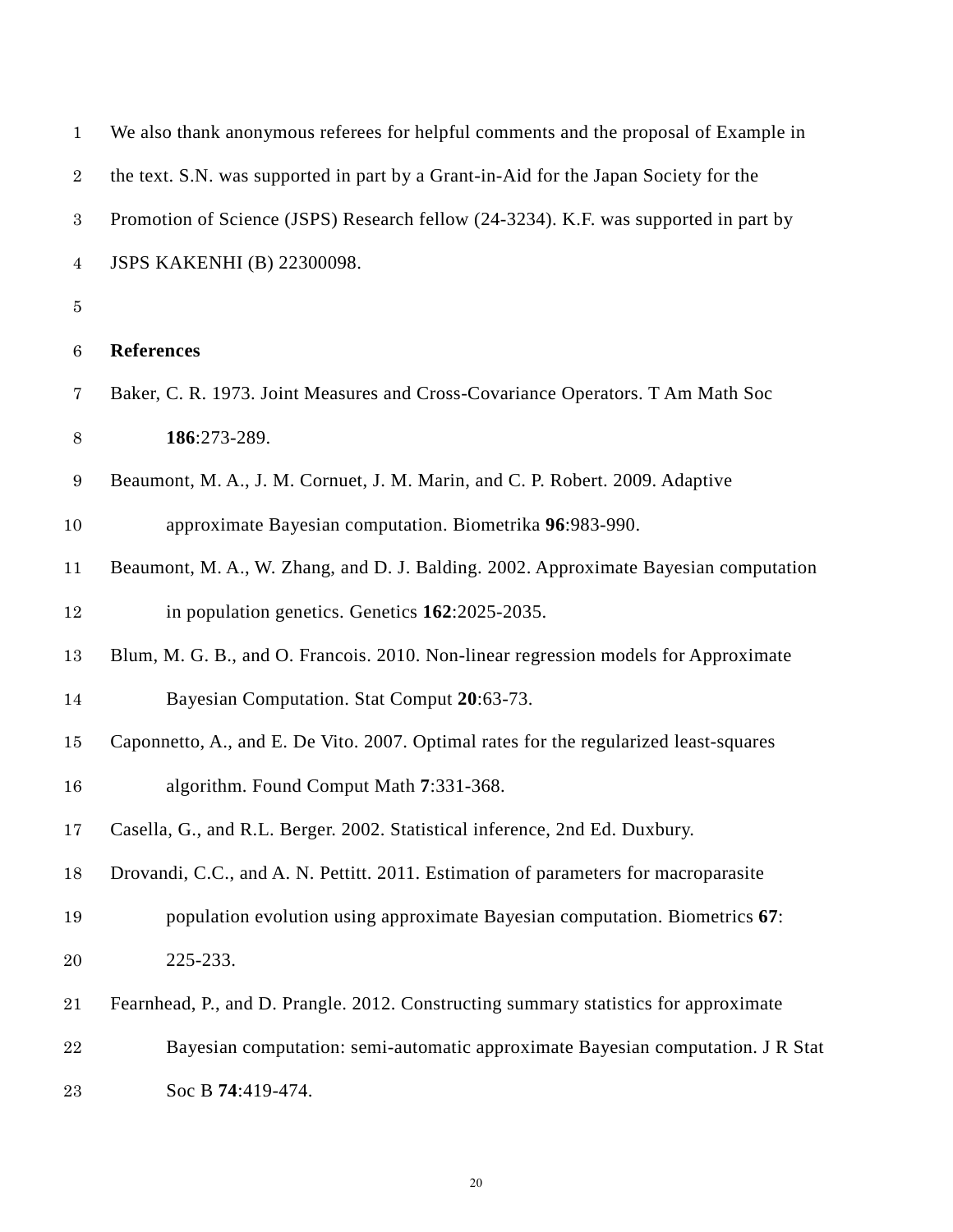<span id="page-20-10"></span><span id="page-20-9"></span><span id="page-20-8"></span><span id="page-20-7"></span><span id="page-20-6"></span><span id="page-20-5"></span><span id="page-20-4"></span><span id="page-20-3"></span><span id="page-20-2"></span><span id="page-20-1"></span><span id="page-20-0"></span>

| $\mathbf{1}$     | Fine, S., and K. Scheinberg. 2002. Efficient SVM training using low-rank kernel          |  |  |  |  |
|------------------|------------------------------------------------------------------------------------------|--|--|--|--|
| $\sqrt{2}$       | representations. J Mach Learn Res 2:243-264.                                             |  |  |  |  |
| $\boldsymbol{3}$ | Fu, Y. X., and W. H. Li. 1997. Estimating the age of the common ancestor of a sample of  |  |  |  |  |
| $\overline{4}$   | DNA sequences. Mol Biol Evol 14:195-199.                                                 |  |  |  |  |
| $\overline{5}$   | Fukumizu, K., L. Song, and A. Gretton. 2010. Kernel Bayes' rule: Bayesian inference with |  |  |  |  |
| $\,6$            | positive definite kernels. arXiv:1009.5736.                                              |  |  |  |  |
| $\overline{7}$   | Fukumizu, K., L. Song, and A. Gretton. 2011. Kernel Bayes' rule. Advances in Neural      |  |  |  |  |
| $8\,$            | Information Processing Systems 24 edited by J. Shawe-Taylor and R.S. Zemel and P.        |  |  |  |  |
| $\boldsymbol{9}$ | Bartlett and F. Pereira and K.Q. Weinberger: 1549-1557.                                  |  |  |  |  |
| 10               | Griffiths, R. C. 2007. GENETREE version 9.0                                              |  |  |  |  |
| 11               | http://www.stats.ox.ac.uk/~griff/software.html.                                          |  |  |  |  |
| 12               | Griffiths, R. C., and S. Tavaré. 1994. Sampling Theory for Neutral Alleles in a Varying  |  |  |  |  |
| 13               | Environment. Philos T Roy Soc B 344:403-410.                                             |  |  |  |  |
| 14               | Hastie, T., R. Tibshirani, and J. Friedman. 2009. The elements of statistical learning.  |  |  |  |  |
| 15               | Springer-Verlag, New York.                                                               |  |  |  |  |
| 16               | Hofmann, T., B. Scholkopf, and A. J. Smola. 2008. Kernel methods in machine learning.    |  |  |  |  |
| 17               | Ann Stat 36:1171-1220.                                                                   |  |  |  |  |
| 18               | Hudson, R. R. 2002. Generating samples under a Wright-Fisher neutral model of genetic    |  |  |  |  |
| 19               | variation. Bioinformatics 18:337-338.                                                    |  |  |  |  |
| 20               | Joyce, P., and P. Marjoram. 2008. Approximately sufficient statistics and Bayesian       |  |  |  |  |
| 21               | computation. Stat Appl Genet Mol 7.                                                      |  |  |  |  |
| $\bf{22}$        | Kimura, M. 1969. The number of heterozygous nucleotide sites maintained in a finite      |  |  |  |  |
| 23               | population due to steady flux of mutations. Genetics 61:893-903.                         |  |  |  |  |
|                  |                                                                                          |  |  |  |  |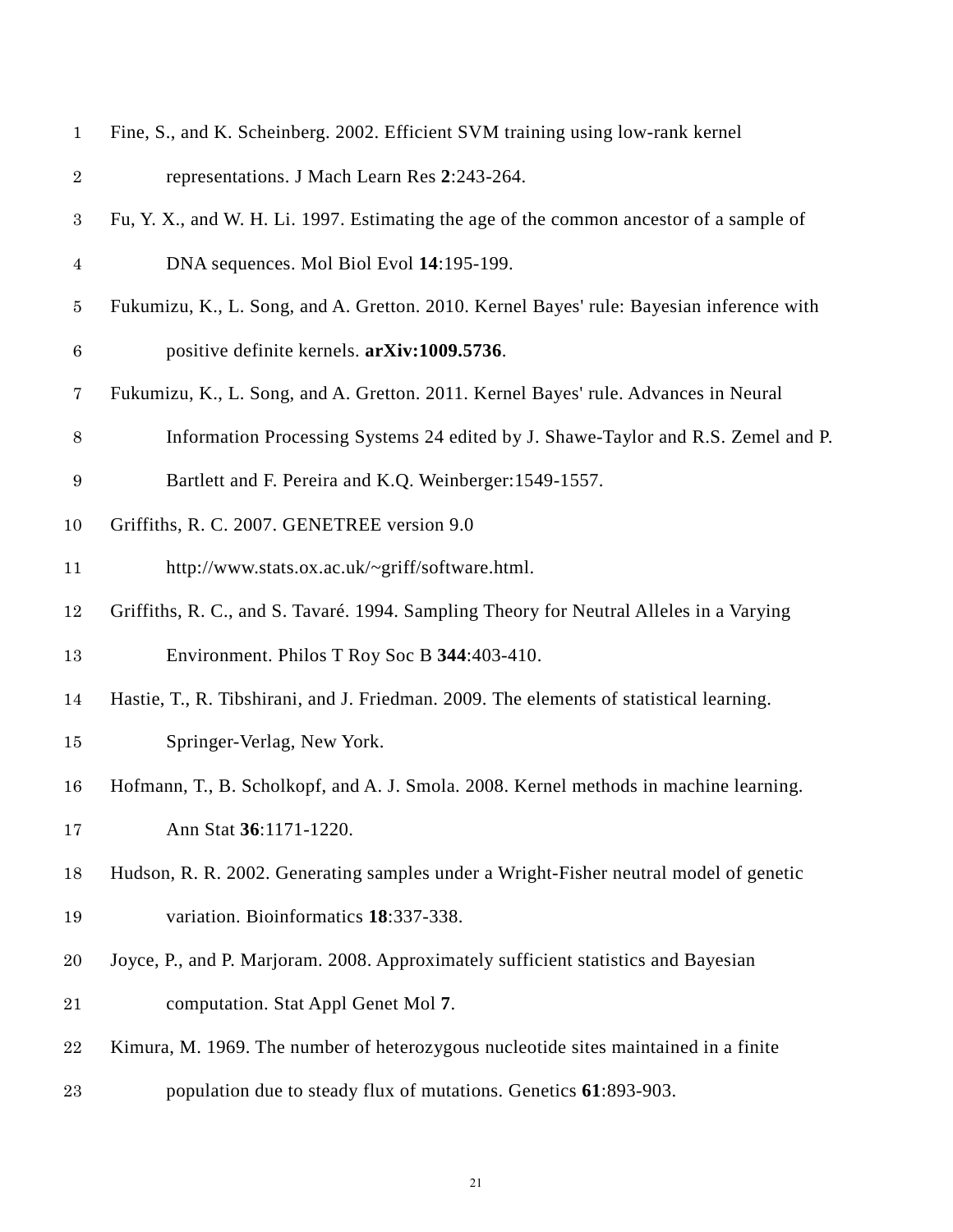<span id="page-21-9"></span><span id="page-21-8"></span><span id="page-21-7"></span><span id="page-21-6"></span><span id="page-21-5"></span><span id="page-21-4"></span><span id="page-21-3"></span><span id="page-21-2"></span><span id="page-21-1"></span><span id="page-21-0"></span>

| $\mathbf{1}$     | Loader, C. 1999. Local Regression and Likelihood. Springer-Verlag, New York.                  |  |  |  |  |
|------------------|-----------------------------------------------------------------------------------------------|--|--|--|--|
| $\overline{2}$   | Marjoram, P., J. Molitor, V. Plagnol, and S. Tavare. 2003. Markov chain Monte Carlo           |  |  |  |  |
| $\sqrt{3}$       | without likelihoods. P Natl Acad Sci USA 100:15324-15328.                                     |  |  |  |  |
| $\overline{4}$   | Nei, M., and W. H. Li. 1979. Mathematical-Model for Studying Genetic-Variation in Terms       |  |  |  |  |
| $\overline{5}$   | of Restriction Endonucleases. P Natl Acad Sci USA 76:5269-5273.                               |  |  |  |  |
| $\,6\,$          | Nunes, M. A., and D. J. Balding. 2010. On Optimal Selection of Summary Statistics for         |  |  |  |  |
| $\bf 7$          | Approximate Bayesian Computation. Stat Appl Genet Mol 9.                                      |  |  |  |  |
| $8\,$            | Pritchard, J. K., M. T. Seielstad, A. Perez-Lezaun, and M. W. Feldman. 1999. Population       |  |  |  |  |
| $\boldsymbol{9}$ | growth of human Y chromosomes: A study of Y chromosome microsatellites. Mol                   |  |  |  |  |
| 10               | Biol Evol 16:1791-1798.                                                                       |  |  |  |  |
| 11               | Sisson, S. A., Y. Fan, and M. M. Tanaka. 2007. Sequential Monte Carlo without likelihoods.    |  |  |  |  |
| 12               | P Natl Acad Sci USA 104:1760-1765.                                                            |  |  |  |  |
| 13               | Smola, A., A. Gretton, L. Song, and B. Scholkopf. 2007. Hilbert space embedding for           |  |  |  |  |
| 14               | distributions. Algorithmic Learning Theory, Lecture Notes in Computer Science                 |  |  |  |  |
| 15               | 4754/2007:13-31.                                                                              |  |  |  |  |
| 16               | Song, L., J. Huang, A. Smola, and K. Fukumizu. 2009. Hilbert space embeddings of              |  |  |  |  |
| 17               | conditional distributions with applications to dynamics systems. In Proceedings of            |  |  |  |  |
| 18               | the 26th International Conference on Machine Learning: 961-968.                               |  |  |  |  |
| 19               | Tajima, F. 1989. Statistical-Method for Testing the Neutral Mutation Hypothesis by DNA        |  |  |  |  |
| 20               | Polymorphism. Genetics 123:585-595.                                                           |  |  |  |  |
| 21               | Tavaré, S., D. J. Balding, R. C. Griffiths, and P. Donnelly. 1997. Inferring coalescence time |  |  |  |  |
| $\bf{22}$        | from DNA sequence data. Genetics 145:505-518.                                                 |  |  |  |  |
| 23               | Watterson, G. A. 1975. On the number of segregating sites in genetical models without         |  |  |  |  |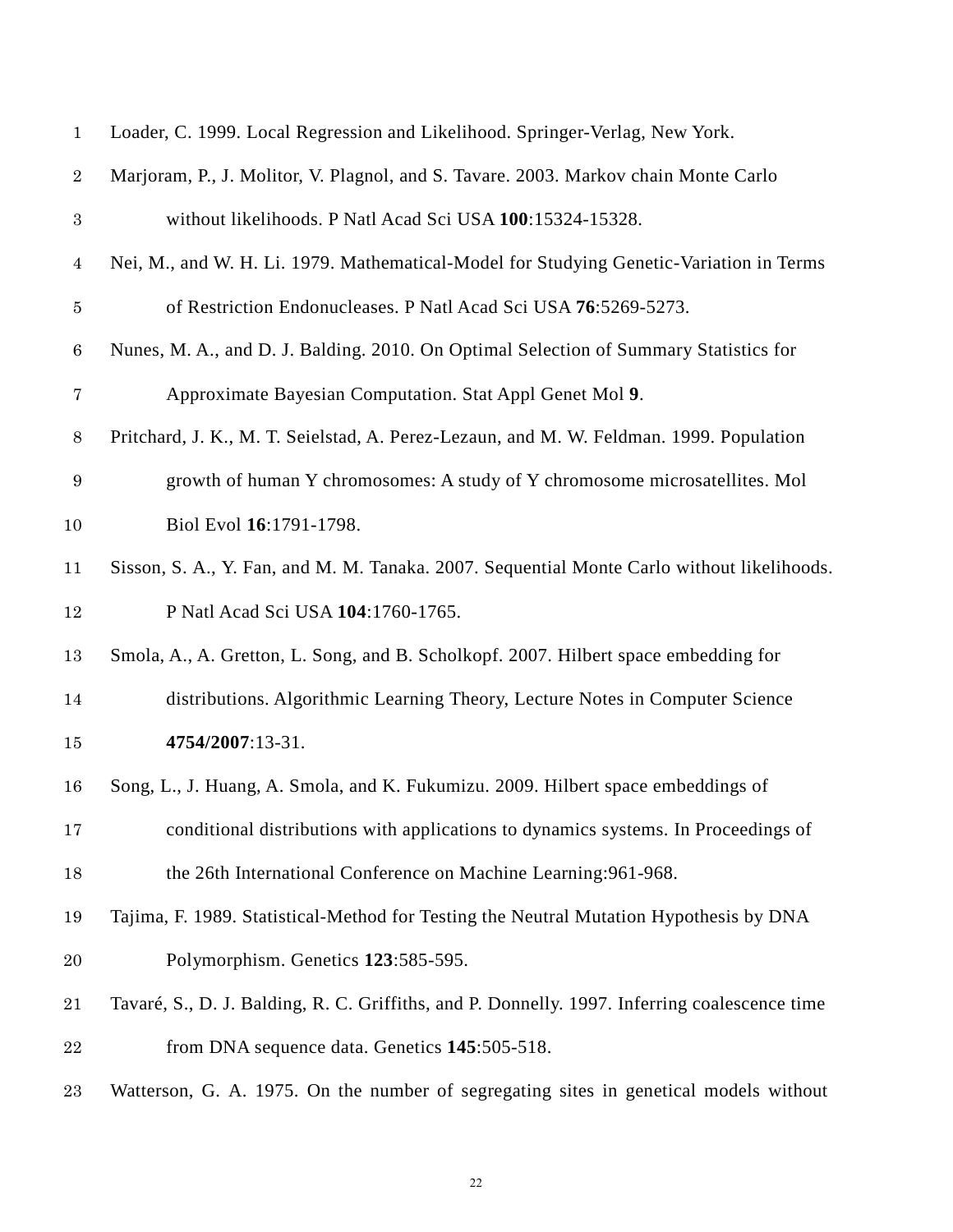<span id="page-22-0"></span>1 recombination. Theor Popul Biol **7**:256-276.

- 2 Wegmann, D., C. Leuenberger, and L. Excoffier. 2009. Efficient Approximate Bayesian 3 Computation Coupled With Markov Chain Monte Carlo Without Likelihood. 4 Genetics **182**:1207-1218
- 5 Weiss, G., and A. von Haeseler. 1998. Inference of population history using a likelihood 6 approach. Genetics **149**:1539-1546.

7

## 8 **Appendix: Proof of Theorem**

9 This proof is similar to the proof of Theorem 6.1 in Fukumizu et al. (2010). Denote 10 variance and covariance operators by  $C_{ss}$  and  $C_{\theta s}$ , respectively, and the empirical

11 estimators of them by  $\mathcal{C}_{ss}$  and  $\mathcal{C}_{\theta s}$ , respectively. We have [\(Fukumizu et al.](#page-20-3) 2010, [2011\)](#page-20-4)

12 
$$
\langle f(\cdot), \hat{\mu}_{\theta|s} \rangle_{\mathcal{H}_{S}} - E[f(\theta)|s] = \langle k(\cdot, \theta), \hat{\mathcal{C}}_{\theta S}(\hat{\mathcal{C}}_{SS} + \varepsilon_n I_n)^{-1} f(\cdot) - \mathcal{C}_{\theta S} \mathcal{C}_{SS}^{-1} f(\cdot) \rangle.
$$

13 We want to establish

$$
14 \qquad \left\| \hat{\mathcal{C}}_{\theta S} \left( \hat{\mathcal{C}}_{SS} + \varepsilon_n I_n \right)^{-1} f(\cdot) - \mathcal{C}_{\theta S} \mathcal{C}_{SS}^{-1} f(\cdot) \right\|_{\mathcal{H}_{\theta}} = O_p \left( (n\varepsilon_n)^{-1/2} + \varepsilon_n^{-1/2} \right). \tag{2}
$$

15 First we show

16 
$$
\left\|\hat{\mathcal{C}}_{\theta S}(\hat{\mathcal{C}}_{SS} + \varepsilon_n I_n)^{-1} f(\cdot) - \mathcal{C}_{\theta S}(\mathcal{C}_{SS} + \varepsilon_n I_n)^{-1} f(\cdot)\right\|_{\mathcal{H}_{\theta}} = O((n\varepsilon_n)^{-1/2}).
$$
 [3]

17 The left hand side is upper bounded by

18 
$$
\left\| \left( \hat{C}_{\theta s} - C_{\theta s} \right) \left( \hat{C}_{s s} + \varepsilon_n I_n \right)^{-1} f(\cdot) \right\|_{\mathcal{H}_{\theta}} +
$$
  
19 
$$
\left\| \hat{C}_{\theta s} \left( \hat{C}_{s s} + \varepsilon_n I_n \right)^{-1} \left( \hat{C}_{s s} - C_{s s} \right) \left( C_{s s} + \varepsilon_n I_n \right)^{-1} f(\cdot) \right\|_{\mathcal{H}_{\theta}}.
$$

By the decomposition  $\ddot{C}_{\theta s} = \ddot{C}_{\theta \theta}^{1/2}$ 20 By the decomposition  $\hat{\mathcal{C}}_{\theta s} = \hat{\mathcal{C}}_{\theta \theta}^{1/2} \hat{W}_{\theta s} \hat{\mathcal{C}}_{ss}^{1/2}$  with  $\|\hat{W}_{\theta s}\| \le 1$  [\(Baker 1973\)](#page-19-4), we have

$$
21 \qquad \left\| \hat{C}_{\theta S} (\hat{C}_{SS} + \varepsilon_n I_n)^{-1} \right\| = \left\| \hat{C}_{\theta \theta}^{1/2} \hat{W}_{\theta S} \right\| \left\| \hat{C}_{SS}^{1/2} (\hat{C}_{SS} + \varepsilon_n I_n)^{-1/2} \right\| \left\| (\hat{C}_{SS} + \varepsilon_n I_n)^{-1/2} \right\| =
$$

- $22 \quad O(\varepsilon_n^{-1/2})$ . With the  $\sqrt{n}$  consistency of the variance operator, we see that the second term
- of [4] is  $O(\varepsilon_n^{-1/2})$ . In a similar argument gives that the first term of [4] is  $O((n\varepsilon_n)^{-1/2})$ .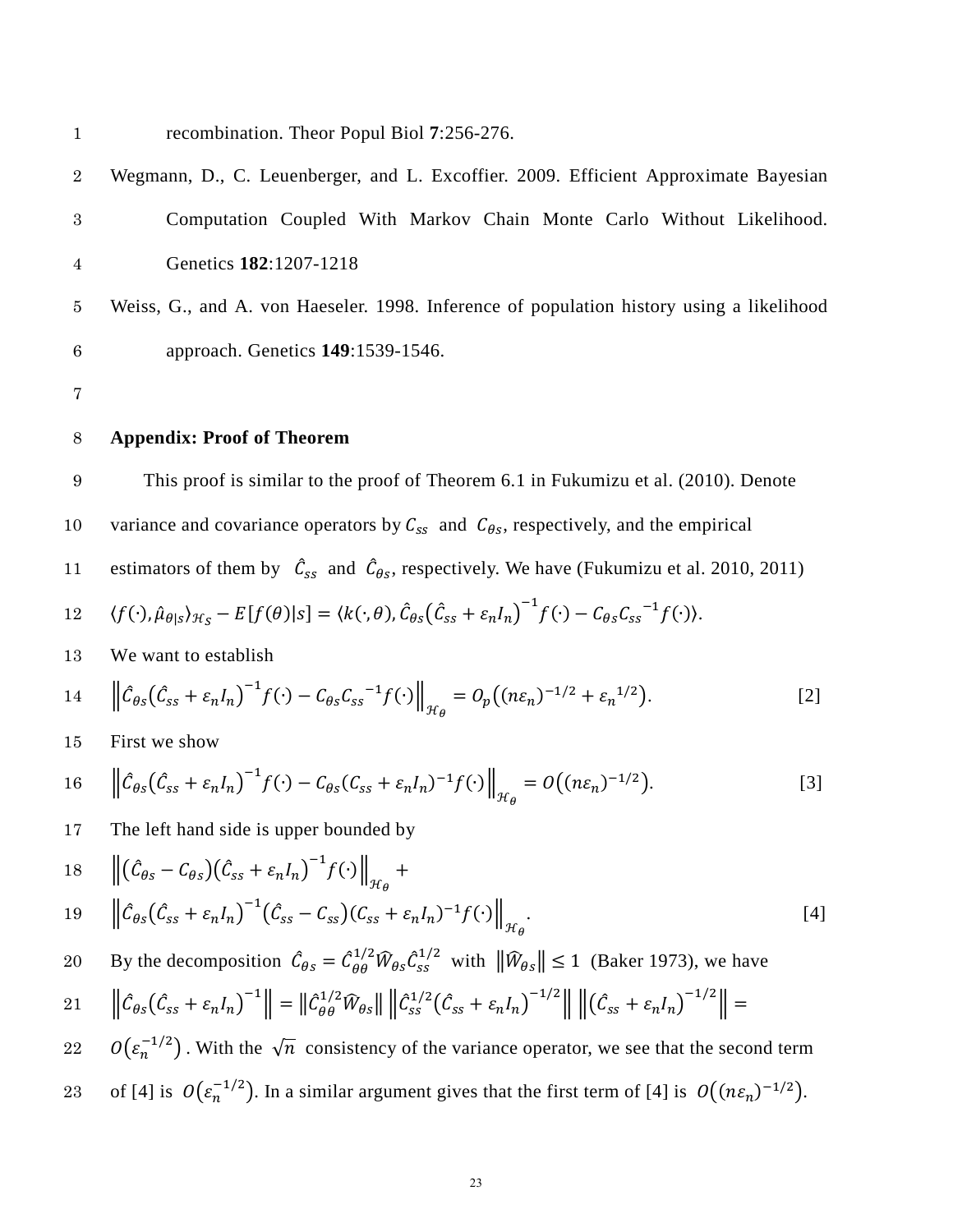Therefore we have [3]. Then, we show

$$
2 \quad \left\| \mathcal{C}_{\theta s}(\mathcal{C}_{ss} + \varepsilon_n I_n)^{-1} f(\cdot) - \mathcal{C}_{\theta s} \mathcal{C}_{ss}^{-1} f(\cdot) \right\|_{\mathcal{H}_{\theta}} = O(\varepsilon_n^{1/2}). \tag{5}
$$

3 The left hand side is upper bounded by  $||C_{\theta\theta}^{1/2}W_{\theta s}|| ||C_{ss}^{1/2}(C_{ss} + \varepsilon_n I_n)^{-1}f(\cdot) - C_{ss}^{-1/2}f(\cdot) ||.$ 

By the eigendecomposition  $C_{ss} = \sum_i \lambda_i \phi_i \langle \phi_i, \cdot \rangle$ , where  $\{\lambda_i\}$  are the eigenvalues and  $\{\phi_i\}$ 

are the corresponding unit eigenvectors, we have a expansion

$$
6 \t ||C_{ss}^{1/2}(C_{ss} + \varepsilon_n I_n)^{-1} f(\cdot) - C_{ss}^{-1/2} f(\cdot) ||_{\mathcal{H}_s}^2 = \sum_i \langle \phi_i, f \rangle^2 \left( \frac{\varepsilon_n \lambda_i^{1/2}}{\lambda_i + \varepsilon_n} \right)^2,
$$

Where

$$
\frac{\varepsilon_n \lambda_i^{1/2}}{\lambda_i + \varepsilon_n} = \frac{\lambda_i^{1/2}}{(\lambda_i + \varepsilon_n)^{1/2}} \frac{\varepsilon_n^{1/2}}{(\lambda_i + \varepsilon_n)^{1/2}} \varepsilon_n^{1/2} = O(\varepsilon_n^{1/2}).
$$

- Therefore we have [5]. Then, [2] follows from [3] and [5] ∎.
- 

- 
- 
- 
- 
- 
- 
- 
- 
-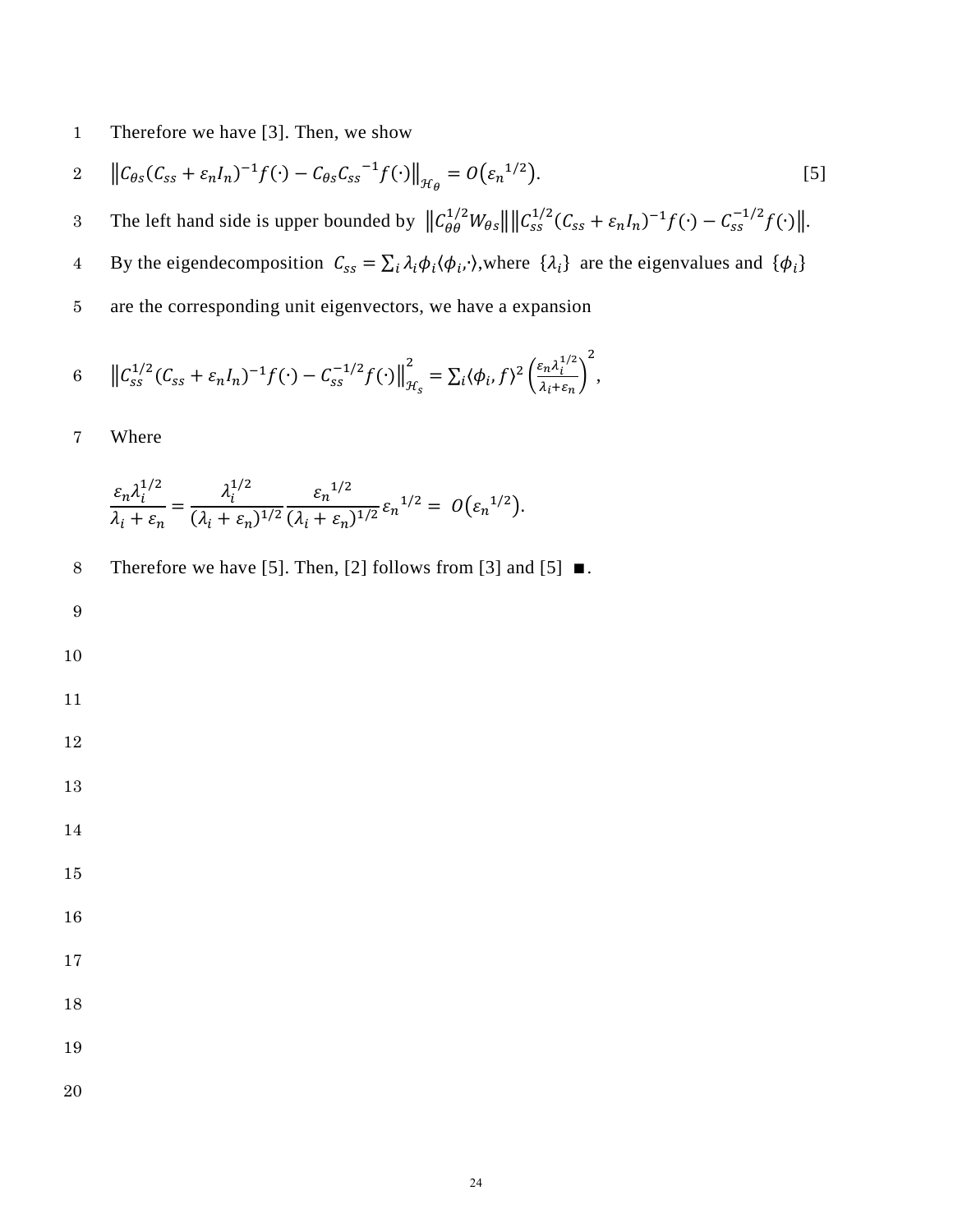

**Figure 1**. The rate of convergence of  $\hat{m}_{\theta|S_{Seg}}$  on  $m_{\theta|S_{Seg}}$ . The x-axis indicates the number of simulations. The y-axis indicates MSE values.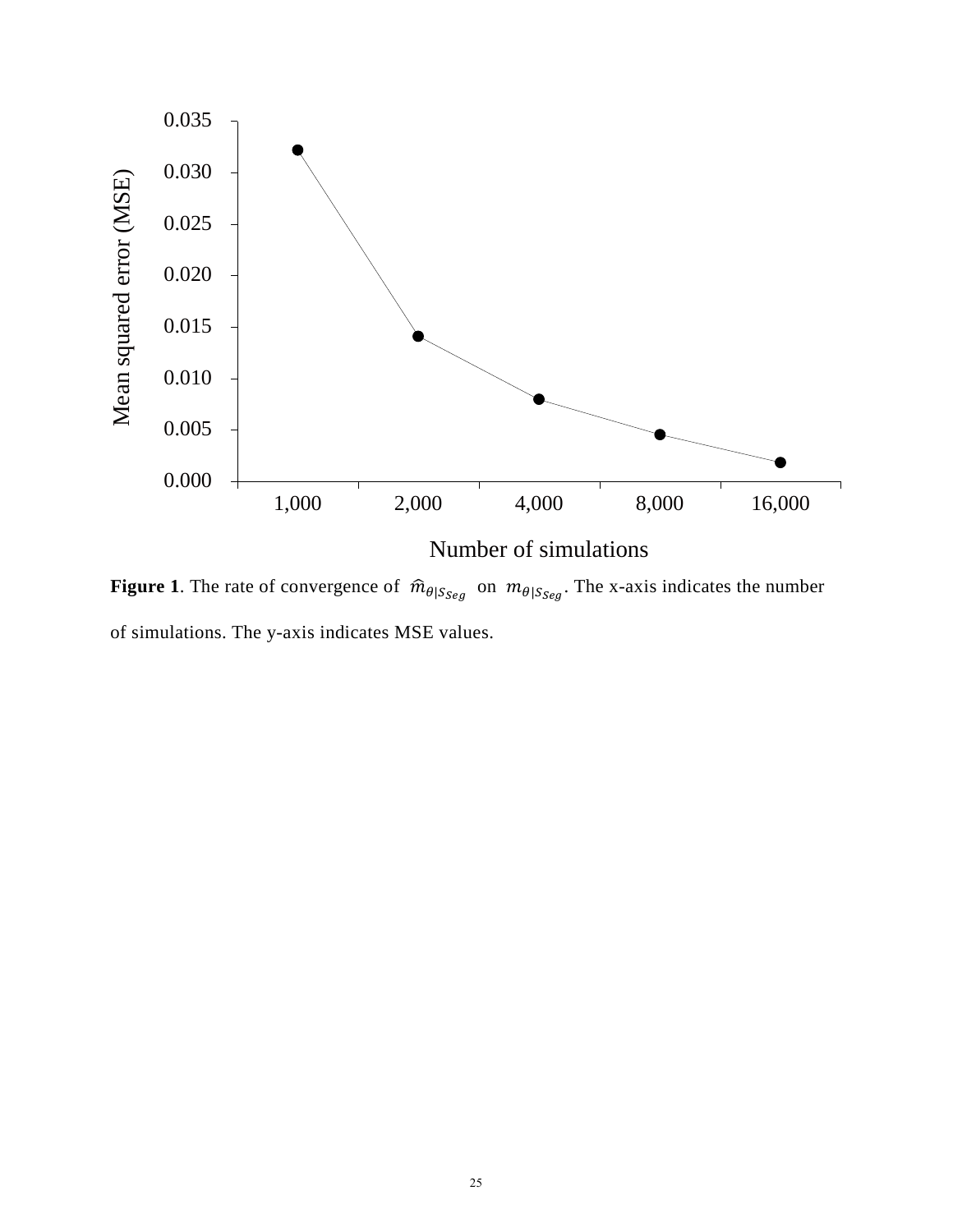

**Figure 2**. Comparisons of kernel-ABC and conventional ABCs under the constant size model using  $s_{Seq}$ . Computational costs scaled by  $10<sup>y</sup>$  seconds (y-axis) are plotted against MSE values (x-axis). Acceptance rates are also shown for rejection-ABC and regression-ABC. The tolerances were chosen so that 1,000 samples are accepted, so the number of simulations for each point is given by dividing 1,000 by the acceptance rates.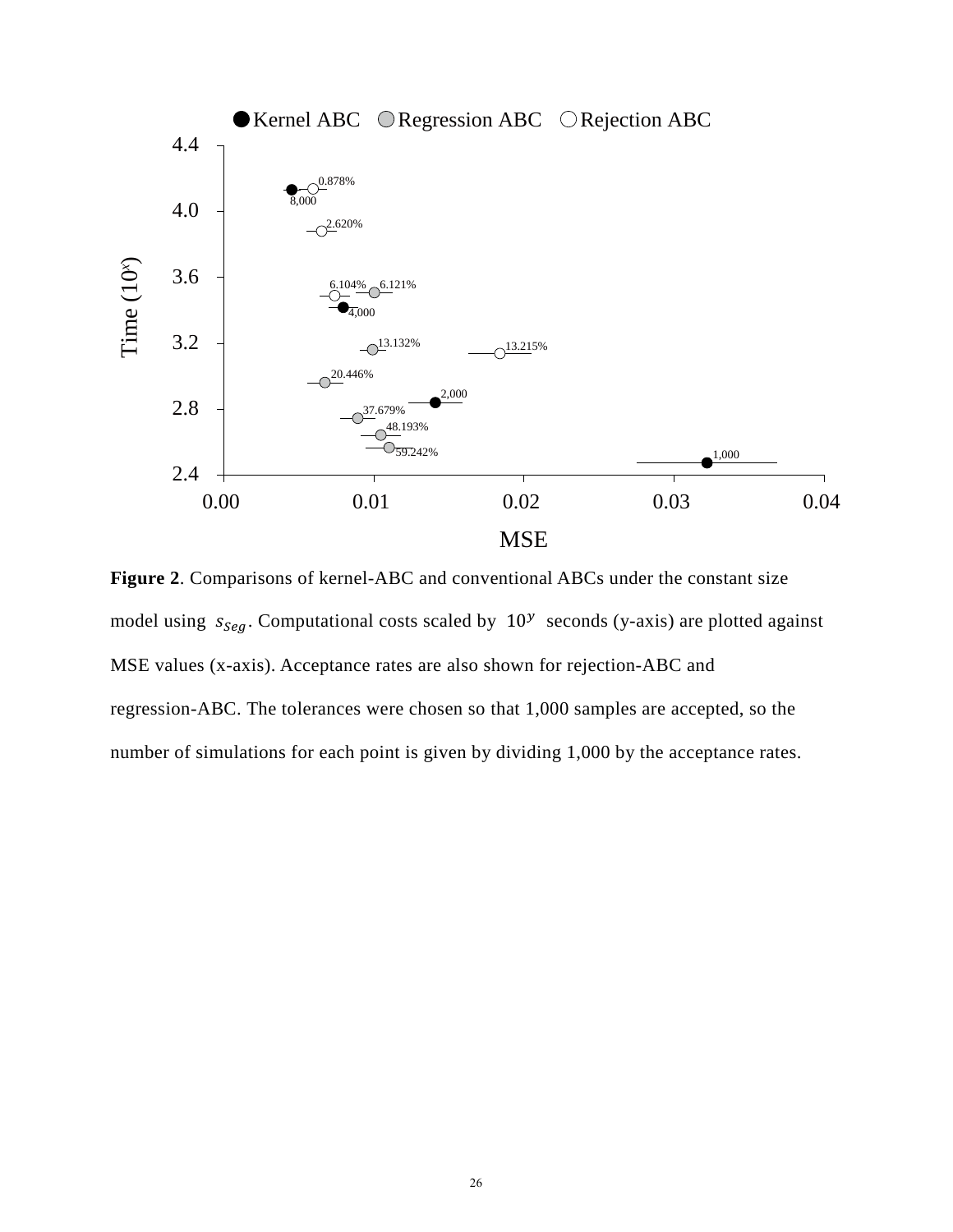

**Figure 3**. Comparisons of kernel-ABC and conventional ABCs under the constant size model using  $s_{SFS}$ . The inset compares the performances of kernel-ABC, regression-ABC, and semi-automatic-ABC.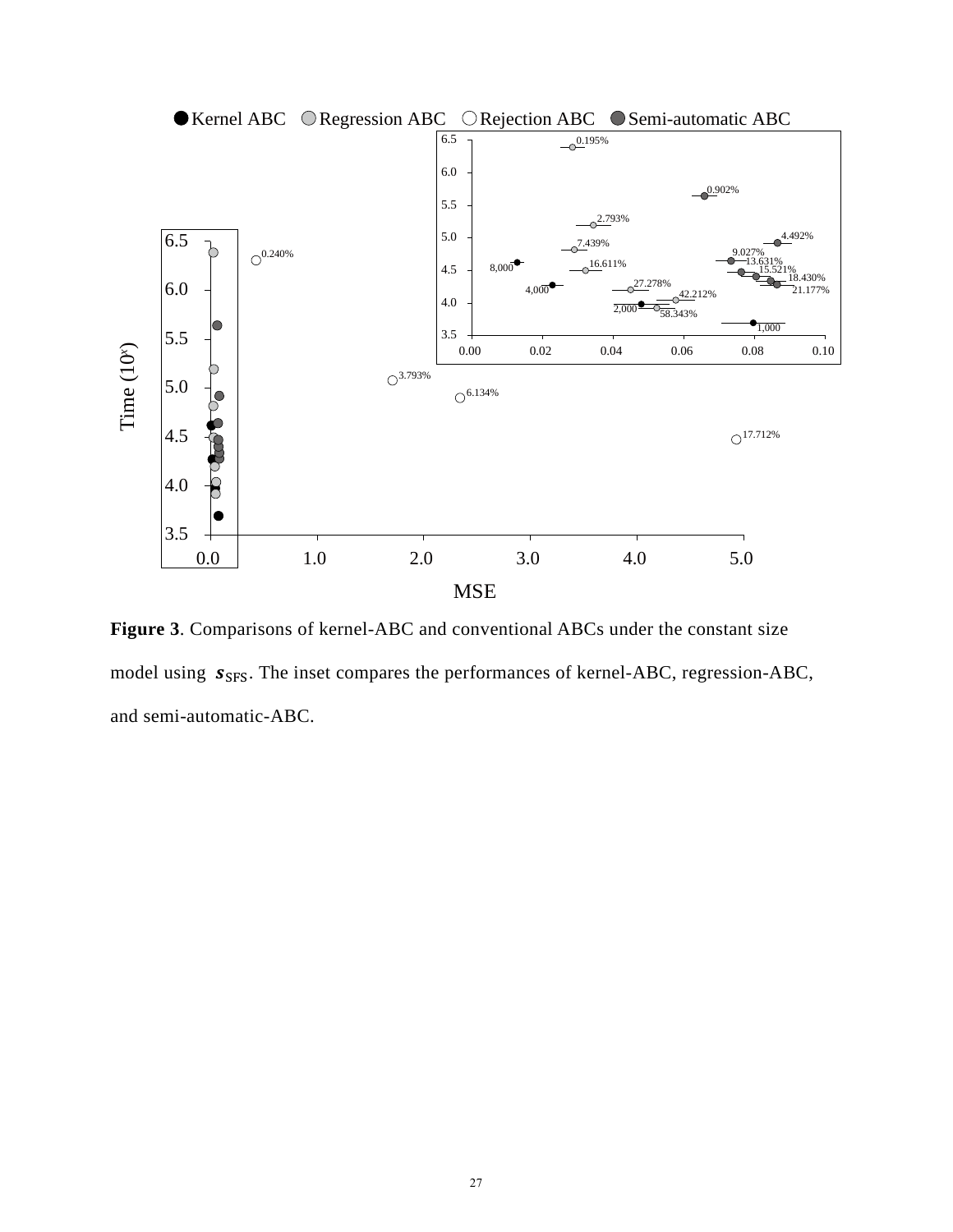

● Kernel ABC © Regression ABC ◯ Rejection ABC ● Semi-automatic ABC

**Figure 4**. Comparisons of kernel-ABC and conventional ABCs under the realistic model

using  $s_{SFS}$ .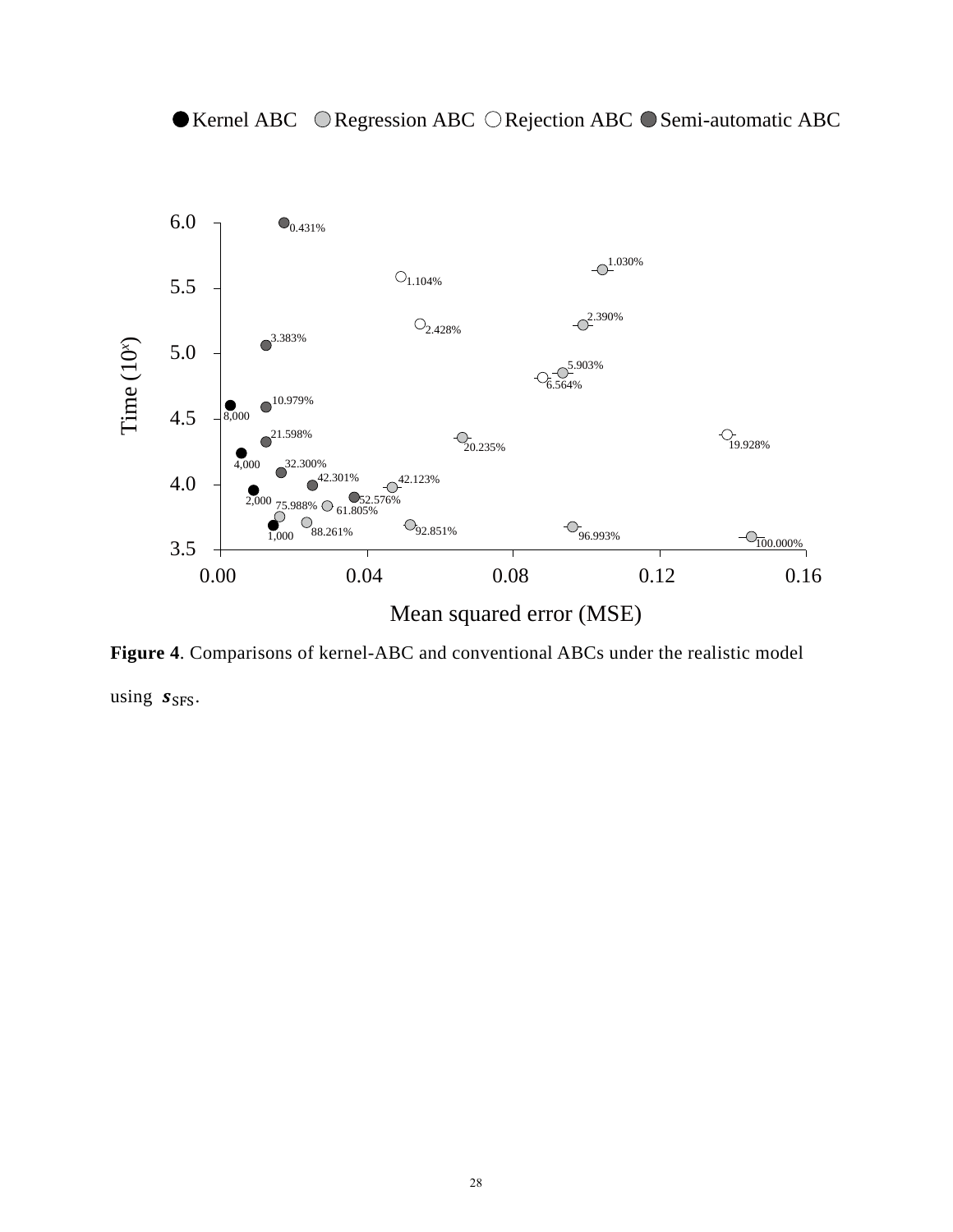

**Figure 5**. Comparisons of kernel-ABC and conventional ABCs under the realistic model using  $s_{SFS} + s_{HFS}$ .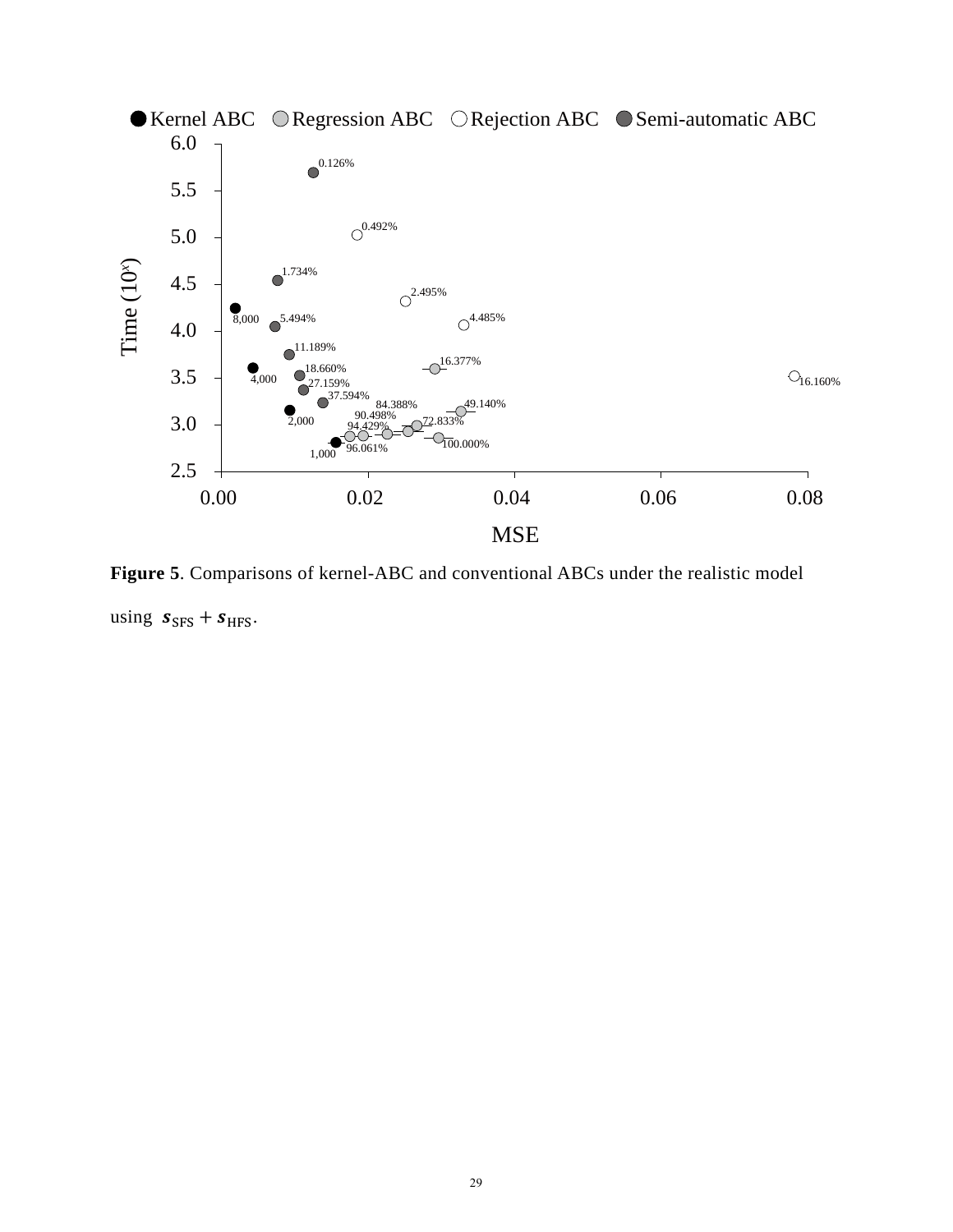### 1 **Supplementary Text**

2 **Example**. Suppose a simple beta-binomial model in which we assume a beta prior with 3 parameters  $\alpha$ . Assume we have a data that consists of N trials, in which M trials are 4 successes, and  $N - M$  trials are failures. Suppose that S does not contain any information, 5 whereas  $T$  is the number of successes in the first  $n$  trials. We have the posterior 6 distribution,  $\pi(\theta|\mathcal{D}) \sim Beta(M + \alpha, N - M + \alpha)$ , and the conditional distributions  $\pi(\theta|S) \sim Beta(\alpha, \alpha)$  and  $\pi(\theta|T = t) \sim Beta(t + \alpha, n - t + \alpha)$ . Then, the sufficient condition 8 for the decrease in the Kullback-Leibler divergence given by the proposition reduces to  $\frac{N+2\alpha-n-1}{N}$  $N + 2\alpha - 1$  $\frac{\binom{M+\alpha-1}{t}\binom{N-M+\alpha-1}{n-t}}{n-t}$  $\binom{N+2\alpha-2}{n}$  $\geq \frac{\binom{-\alpha}{t}\binom{-\alpha}{n-t}}{\binom{-2\alpha}{t}}$  $\binom{-2\alpha}{n}$ . 9 For simplicity, suppose  $N, M \to \infty$  with  $M/N \to p$ . The left side is asymptotically the

10 probability mass function of the hypergeometric distribution, which tends to that of the 11 binomial distribution of the length,  $n$ , and the parameter,  $p$ . Therefore, the condition is 12 simplified and we have

$$
\binom{n}{t} p^t (1-p)^{n-t} \ge \frac{\binom{-\alpha}{t} \binom{-\alpha}{n-t}}{\binom{-2\alpha}{n}}.
$$

13 It is straightforward to see that the Kullback-Leibler divergence decreases if and only if 14 this condition is satisfied. In Supplementary Table, we present examples of outcomes that 15 decrease the Kullback-Leibler divergence for the case of  $p = 1/2$ . The Kullback-Leibler 16 divergence decreases if the conditional density given T has the mode  $(t + \alpha)/(n + 2\alpha)$ 17 around the mode of the true posterior density given data,  $p.\blacksquare$ 

18